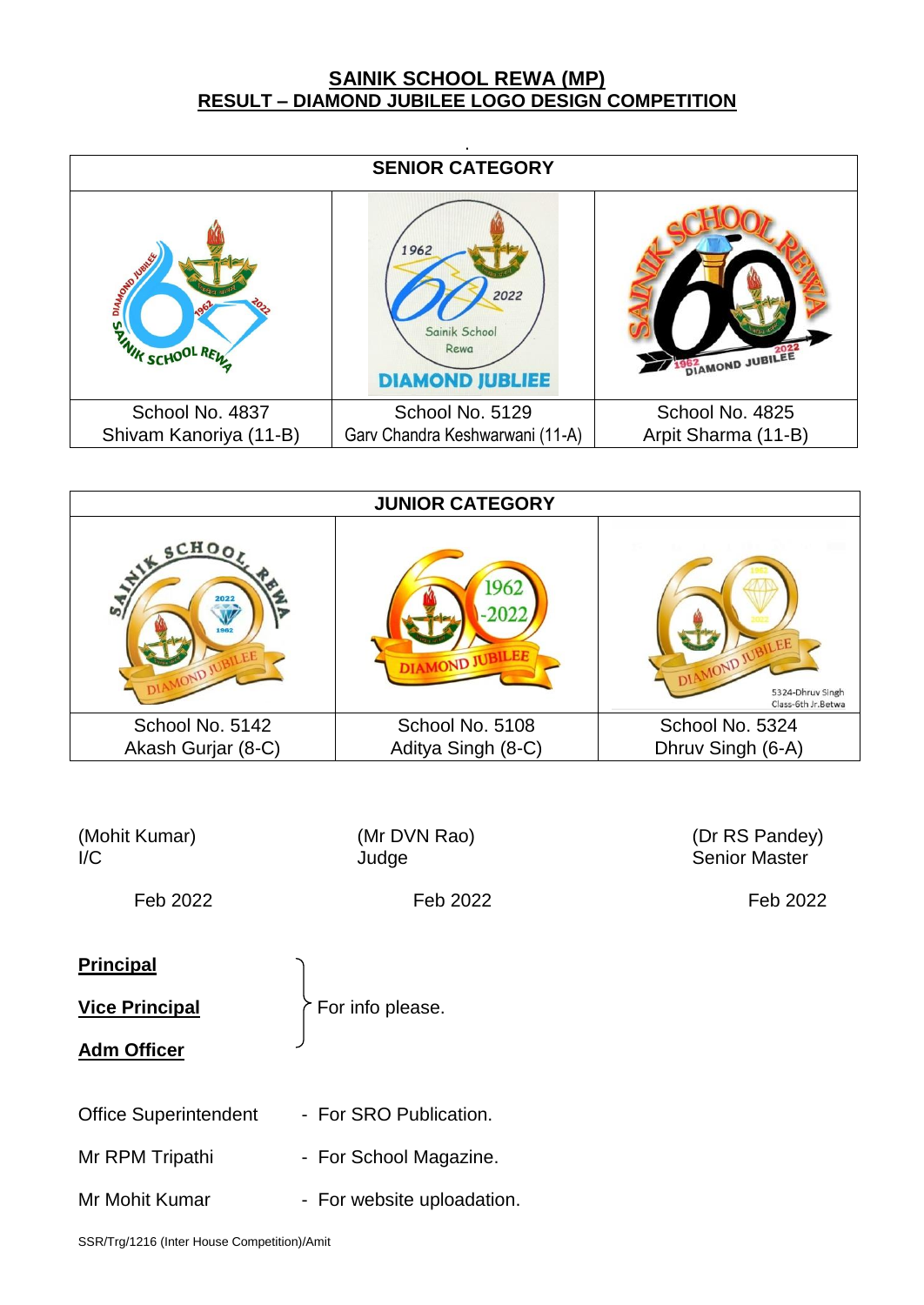## <u>सैनिक स्कूल रीवा (म.प्र.)</u> <u>अन्तर्सदनीय स्वरचित कतिा लेखन प्रतियोगिता (कनिष्ठ) वर्ग : सत्र 2021—2022 </u>

## परिणाम

| क्र. | स्कूल क्र | कक्षा | सदन             | नाम          | श्रेणी  |
|------|-----------|-------|-----------------|--------------|---------|
| 1.   | 5324      | 6A    | कनिष्ठ बेतवा    | ध्रुव सिंह   | प्रथम   |
| 2.   | 5349      | 6B    | कनिष्ठ विन्ध्य  | अमन कुमार    | द्वितीय |
| 3.   | 5372      | 6B    | कनिष्ठ चम्बल    | आकाश धाकड़   | तृतीय   |
| 4.   | 5215      | 7Β    | कनिष्ठ सतपुड़ा  | आयुष गौतम    | प्रथम   |
| 5.   | 5251      | 7B    | कनिष्ठ नमेदा    | बासुकी नाथ   | द्वितीय |
| 6.   | 5264      | 7A    | कनिष्ठ विन्ध्या | हर्ष रामपुरे | तृतीय   |
| 7.   | 5144      | 8B    | कनिष्ठ नर्मदा   | अंकुश शर्मा  | प्रथम   |
| 8.   | 5121      | 8C    | कनिष्ठ चम्बल    | विनोद        | द्वितीय |
| 9.   | 5147      | 8B    | कनिष्ठ बेतवा    | अनुज तोमर    | तृतीय   |

¼,d s 'kekZ½ ¼MkW- ,uds >k½ संयोजक, हिन्दी साहित्यिक सभा

## उपप्राचार्य

- आपकी ओर सूचनार्थ प्रेषित।

प्राचार्य

कार्यालय अधीक्षक  $-$  एसआरओ प्रकाशन बावत् ।

श्री आरपीएम त्रिपाठी  $-$  विद्यालयीन पत्रिका बावत् ।

श्री मोहित कुमार - वेबसाईट में अपलोड करने बावत् ।

दिसम्बर 2021  $\sqrt{2}$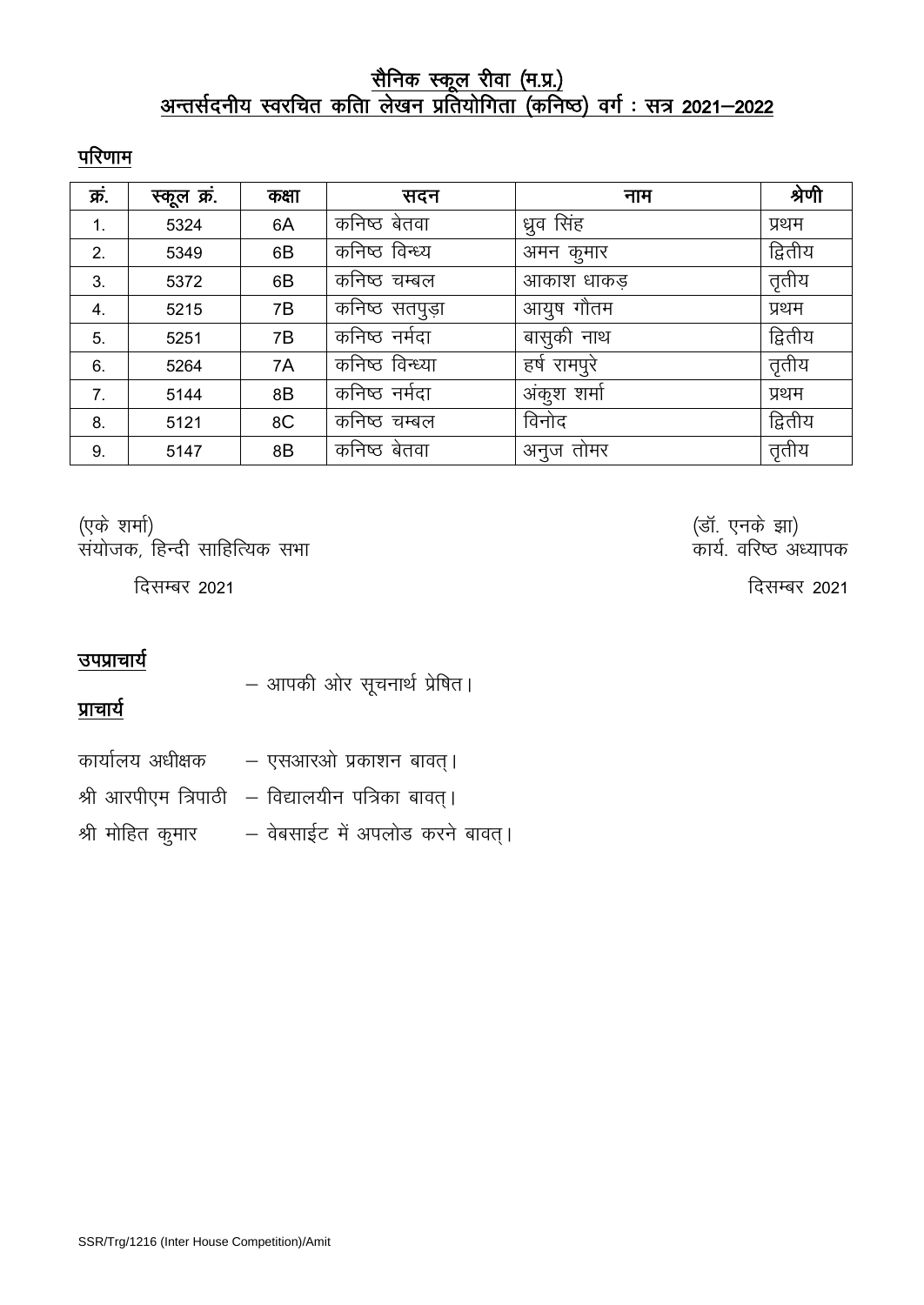## **SAINIK SCHOOL REWA (MP) RESULT - PAINTING COMPETITION : 16 DEC 2021**

| <b>SN</b> | <b>School Number</b> | <b>Name</b>         | <b>Class</b> | <b>House</b> | <b>Position</b> |
|-----------|----------------------|---------------------|--------------|--------------|-----------------|
| 1.        | 5330                 | Amit Yadav          | VI           | Satpura      |                 |
| 2.        | 5368                 | Subrat Singh Dhakar | VI           | Chambal      | Ш               |
| 3.        | 5349                 | Aman Kumar          | VI           | Vindhya      | Ш               |
| 4.        | 5223                 | Ayushman Mishra     | VII          | Vindhya      |                 |
| 5.        | 5270                 | Harsh Banjara       | VII          | Chambal      | Ш               |
| 6.        | 5255                 | <b>Karan Semil</b>  | VII          | Satpura      | Ш               |
| 7.        | 5155                 | Priyansh Singh      | VIII         | Chambal      |                 |
| 8.        | 5172                 | Surya               | VIII         | Vindhya      | Ш               |
| 9.        | 5092                 | Aman Gurjar         | VIII         | <b>Betwa</b> | III             |
| 10.       | 5168                 | Alok Singh          | VIII         | Chambal      | Consolation     |
| 11.       | 5165                 | Gautam Solanki      | VIII         | Chambal      | Consolation     |

(AK Sharma) (Dr NK Jha)

## **Principal**

**Vice Principal**  $\left\{ \vphantom{\label{1}1} \vphantom{\int_{0}^{1}}\smash{\hat{C}}$  For info please.

## **Adm Officer**

Office Superintendent - For SRO Publication.

Mr RPM Tripathi - For School Magazine.

Mr Mohit Kumar - For website uploadation.

I/C Senior Master

Dec 2021 Dec 2021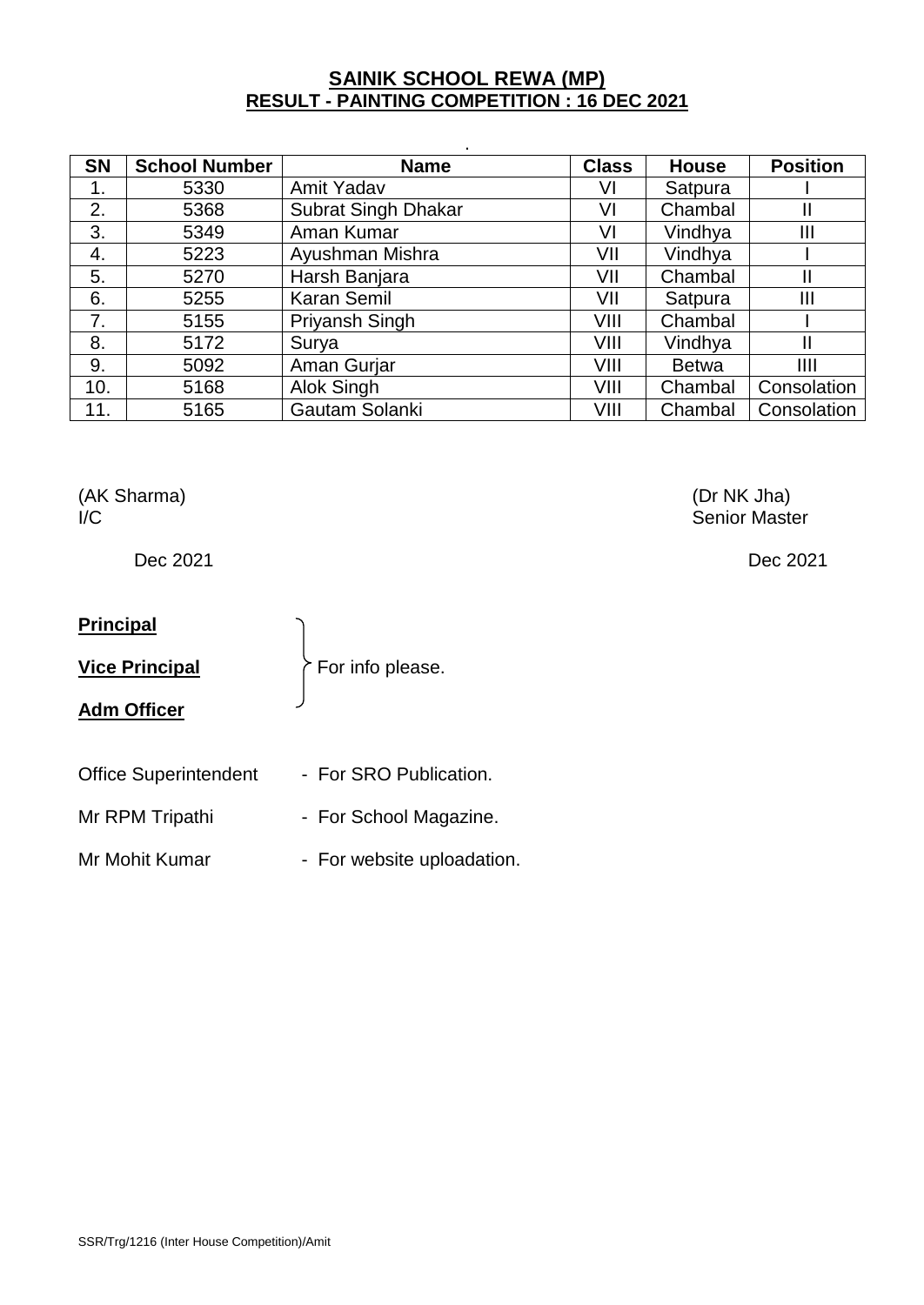## <u>सैनिक स्कूल रीवा (म.प्र.)</u> <u>अन्तर्सदनीय सुलेख एवं स्वरचित कहानी लेखन प्रतियोगिता (कनिष्ठ) वर्ग : सत्र 2021—2022 </u>

## $\frac{1}{2}$ <u>परिणाम : सुलेख प्रतियोगिता</u>

| क्र | स्कूल क्र | कक्षा | सदन             | नाम               | श्रेणी  |
|-----|-----------|-------|-----------------|-------------------|---------|
| 1.  | 5326      | 6B    | कनिष्ठ नर्मदा   | प्रमोद कुमार साहू | प्रथम   |
| 2.  | 5372      | 6B    | कनिष्ठ चम्बल    | आकाश धाकड़        | द्वितीय |
| 3.  | 5323      | 6A    | कनिष्ठ बेतवा    | हर्ष सिंह         | तृतीय   |
| 4.  | 5229      | 7.    | कनिष्ठ बेतवा    | अंकित धाकड़       | प्रथम   |
| 5.  | 5268      | 7.    | कनिष्ठ बेतवा    | सूमित सिंह लोनी   | द्वितीय |
| 6.  | 5231      | 7Β    | कनिष्ठ नर्मदा   | विशेष धाकड़       | तृतीय   |
| 7.  | 5174      | 8B    | कनिष्ठ नर्मदा   | कृष्णा परिहार     | प्रथम   |
| 8.  | 5194      | 8A    | कनिष्ठ सतपुड़ा  | नमन शर्मा         | द्वितीय |
| 9.  | 5145      | 8A    | कनिष्ठ<br>चम्बल | हेमन्त धाकड       | तृतीय   |

## परिणाम : स्वरचित कहानी लेखन प्रतियोगिता

| क्रं. | स्कूल क्र. | कक्षा | सदन            | नाम          | श्रेणी  |
|-------|------------|-------|----------------|--------------|---------|
| 1.    | 5366       | 6A    | कनिष्ठ बेतवा   | अमर धाकड़    | प्रथम   |
| 2.    | 5314       | 6B    | कनिष्ठ बेतवा   | विनय गुर्जर  | द्वितीय |
| 3.    | 5270       | 7B    | कनिष्ठ चम्बल   | हर्ष बंजारा  | प्रथम   |
| 4.    | 5221       | 7A    | कनिष्ठ नर्मदा  | शिवम नरवरिया | द्वितीय |
| 5.    | 5210       | 7B    | कनिष्ठ चम्बल   | रौनक अग्रवाल | तृतीय   |
| 6.    | 5099       | 8A    | कनिष्ठ सतपुड़ा | आशीष गुर्जर  | प्रथम   |
| 7.    | 5121       | 8C    | कनिष्ठ चम्बल   | विनोद        | द्वितीय |
| 8.    | 5168       | 8B    | कनिष्ठ चम्बल   | आलोक सिंह    | तृतीय   |

¼,d s 'kekZ½ ¼MkW- ,uds >k½  $\overline{R}$ संयोजक, हिन्दी साहित्यिक सभा

दिसम्बर 2021  $\sqrt{2}$ ित्तम्बर 2021  $\sqrt{2}$ 

## उपप्राचार्य

प्राचार्य

| – आपकी ओर सूचनार्थ प्रेषित। |
|-----------------------------|
|-----------------------------|

- कार्यालय अधीक्षक  $-$  एसआरओ प्रकाशन बावत् । श्री आरपीएम त्रिपाठी  $-$  विद्यालयीन पत्रिका बावत् ।
- श्री मोहित कुमार वेबसाईट में अपलोड करने बावत् ।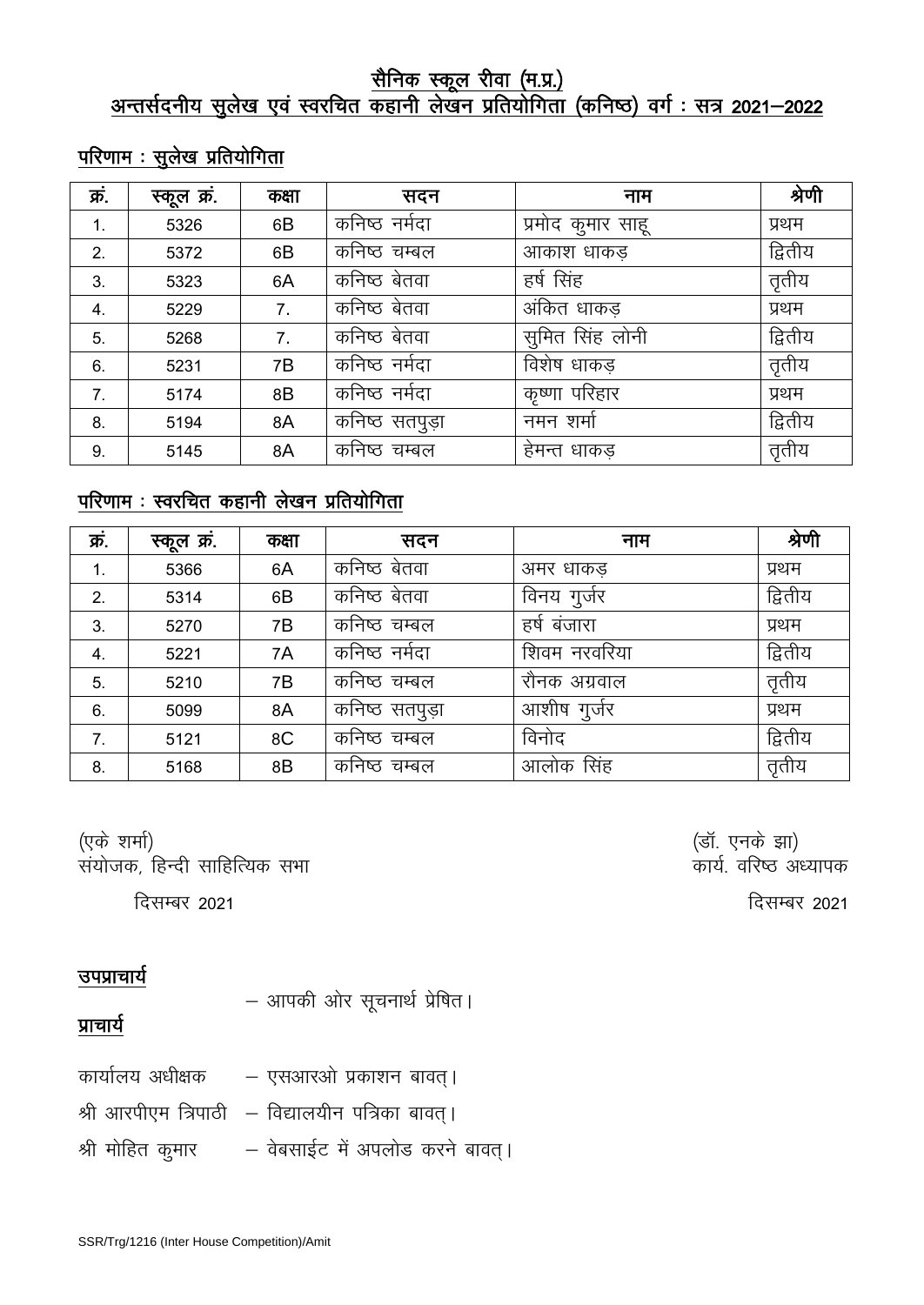## **SAINIK SCHOOL REWA (MP) RESULT : INTER HOUSE SLOGAN WRITING COMPETITION UNDER GANGA UTSAV**

.

### **SENIORS**

| <b>DRAWING / PAINTING</b> |              |                     |                  |  |                            |              | <b>SLOGAN WRITING</b> |             |
|---------------------------|--------------|---------------------|------------------|--|----------------------------|--------------|-----------------------|-------------|
| <b>School</b><br>No       | <b>House</b> | <b>Name</b>         | Posi-<br>tion    |  | <b>School</b><br><b>No</b> | <b>House</b> | <b>Name</b>           | Po<br>tic   |
| 4919                      | Satpura      | Abhishek K Singh    |                  |  | 4940                       | Chambal      | Aditya Raj Rohit      |             |
| 4937                      | Vindhya      | Aman Bhatt          |                  |  | 4896                       | Narmada      | Amandeep              |             |
| 4922                      | Vindhya      | Ashwini Kumar       | Ш                |  | 4929                       | Vindhya      | Anurag Singh          | Ш           |
| 4903                      | <b>Betwa</b> | <b>Hariom Yadav</b> | Conso-<br>lation |  | 4905                       | Satpura      | Mandeep Anjoria       | Cor<br>lati |

| <b>DRAWING / PAINTING</b> |              |                     |                  |  | <b>SLOGAN WRITING</b> |              |                  |                  |  |
|---------------------------|--------------|---------------------|------------------|--|-----------------------|--------------|------------------|------------------|--|
| chool<br><b>No</b>        | <b>House</b> | <b>Name</b>         | Posi-<br>tion    |  | <b>School</b><br>No.  | <b>House</b> | <b>Name</b>      | Posi-<br>tion    |  |
| 4919                      | Satpura      | Abhishek K Singh    |                  |  | 4940                  | Chambal      | Aditya Raj Rohit |                  |  |
| 4937                      | Vindhya      | Aman Bhatt          | Ш                |  | 4896                  | Narmada      | Amandeep         |                  |  |
| 4922                      | Vindhya      | Ashwini Kumar       | Ш                |  | 4929                  | Vindhya      | Anurag Singh     |                  |  |
| 4903                      | <b>Betwa</b> | <b>Hariom Yadav</b> | Conso-<br>lation |  | 4905                  | Satpura      | Mandeep Anjoria  | Conso-<br>lation |  |

## **JUNIORS**

| <b>DRAWING / PAINTING</b> |              |                |                  |  |                      |              | <b>SLOGAN WRITING</b> |               |
|---------------------------|--------------|----------------|------------------|--|----------------------|--------------|-----------------------|---------------|
| <b>School</b><br>No       | <b>House</b> | <b>Name</b>    | Posi-<br>tion    |  | <b>School</b><br>No. | <b>House</b> | <b>Name</b>           | Pos<br>tio    |
| 5098                      | Vindhya      | Deepak Pandey  |                  |  | 5160                 | Satpura      | Ariyan S Bhadoria     |               |
| 5306                      | Narmada      | Devraj Singh   | Ш                |  | 5161                 | Vindhya      | Arpit Yadav           | $\mathbf{H}$  |
| 5209                      | Betwa        | Abhay Pt Singh | Ш                |  | 5196                 | Chambal      | <b>Kartikey Ojha</b>  | Ш             |
| 5097                      | Vindhya      | Ayaan Khan     | Conso-<br>lation |  | 5092                 | <b>Betwa</b> | Aman Gurjar           | Con:<br>latio |

| <b>SLOGAN WRITING</b> |              |                    |                  |  |  |  |  |  |
|-----------------------|--------------|--------------------|------------------|--|--|--|--|--|
| <b>School</b><br>No   | <b>House</b> | <b>Name</b>        | Posi-<br>tion    |  |  |  |  |  |
| 5160                  | Satpura      | Ariyan S Bhadoria  |                  |  |  |  |  |  |
| 5161                  | Vindhya      | <b>Arpit Yadav</b> | Ш                |  |  |  |  |  |
| 5196                  | Chambal      | Kartikey Ojha      | Ш                |  |  |  |  |  |
| 5092                  | Betwa        | Aman Gurjar        | Conso-<br>lation |  |  |  |  |  |

## **Principal**

**Vice Principal**  $\uparrow$  For info please.

**Adm Officer**

- Office Superintendent For SRO Publication.
- Mr RPM Tripathi For School Magazine.
- Mr Mohit Kumar For website uploadation.

(NK Tiwari) (Dr RS Pandey) I/C Senior Master

Nov 2021 Nov 2021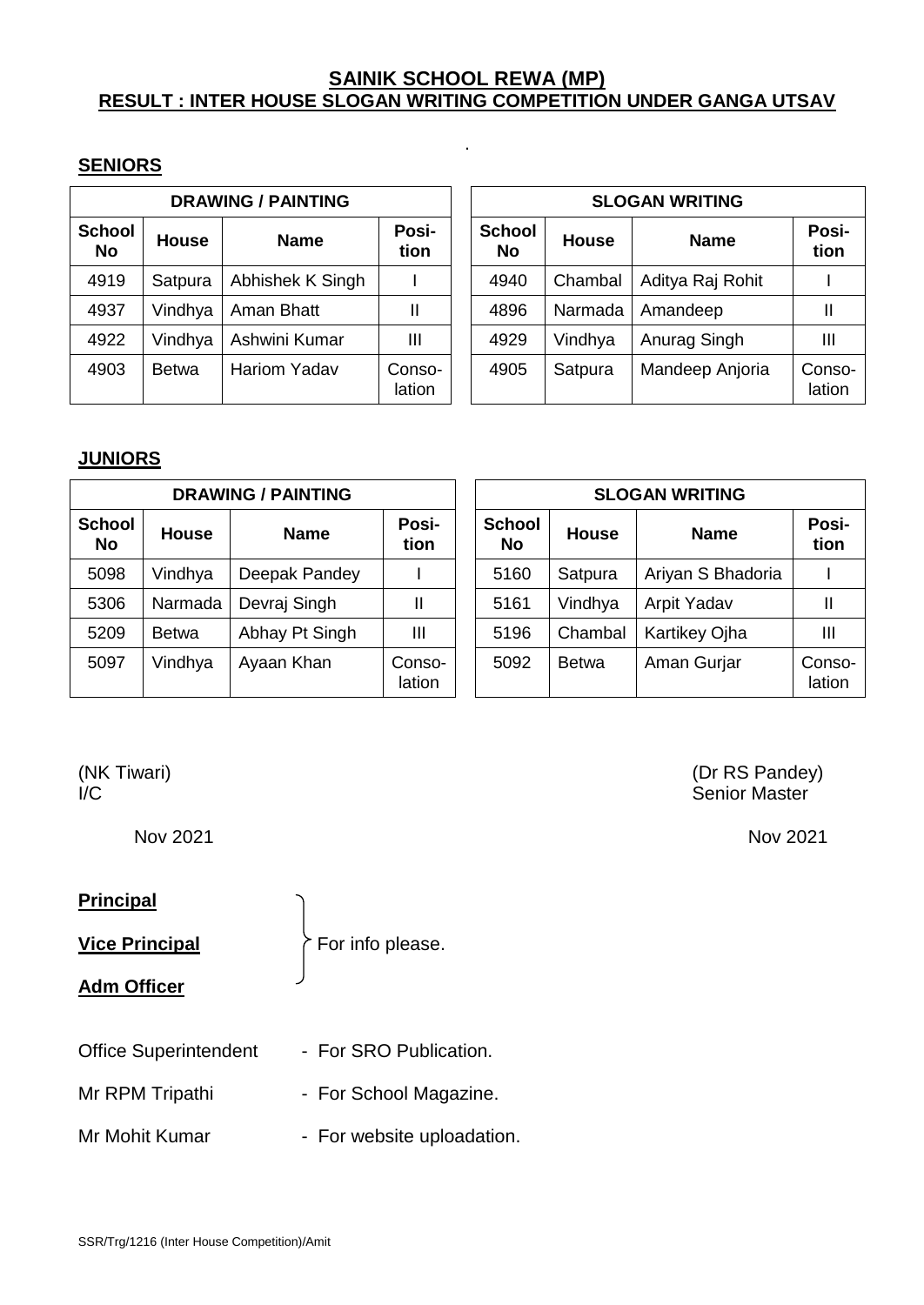## **SAINIK SCHOOL REWA (MP)**

## **FRIENDLY BASKETBALL MATCH NOMINAL ROLL OF PARTICIPANTS**

## **SAINIK SCHOOL REWA (MP)**

| <b>SN</b>     | <b>School No</b> | <b>Name of Cadet</b>          | <b>Class</b> | <b>House</b> |
|---------------|------------------|-------------------------------|--------------|--------------|
| $\mathbf 1$ . | 4700             | Cadet Deepanshu Tiwari        | $XII-A$      | Satpura      |
| 2.            | 4701             | <b>Cadet Gulshan Kumar</b>    | $XII-A$      | <b>Betwa</b> |
| 3.            | 4753             | <b>Cadet Prashant Shakya</b>  | $XII-B$      | Vindhya      |
| 4.            | 4709             | Cadet Sahil Raj               | $XII-B$      | Chambal      |
| 5.            | 4793             | <b>Cadet Rupesh Kumar</b>     | $XII-B$      | Narmada      |
| 6.            | 4914             | Cadet Aditya Singh            | $X-B$        | Chambal      |
|               | 4937             | <b>Cadet Aman Kumar Bhatt</b> | $X-A$        | Vindhya      |

## **JAK RC**

| <b>SN</b>      | <b>Rank</b> | <b>Name</b>        |
|----------------|-------------|--------------------|
| 1.             | Nb Sub      | Tej Ram            |
| 2.             | Hav         | <b>Ashok Kumar</b> |
| 3.             | Hav         | Hem Raj            |
| 4.             | <b>Nk</b>   | Parshotam Lal      |
| 5.             | <b>Nk</b>   | Naveen Kumar       |
| 6.             | <b>Nk</b>   | <b>Tarsem Lal</b>  |
| 7 <sub>1</sub> | <b>Rfn</b>  | <b>Amit Kumar</b>  |

**Referees :** CHM Arup Naskar Hav Sombir

SSR/Trg/1216 (Inter House Competition)/Amit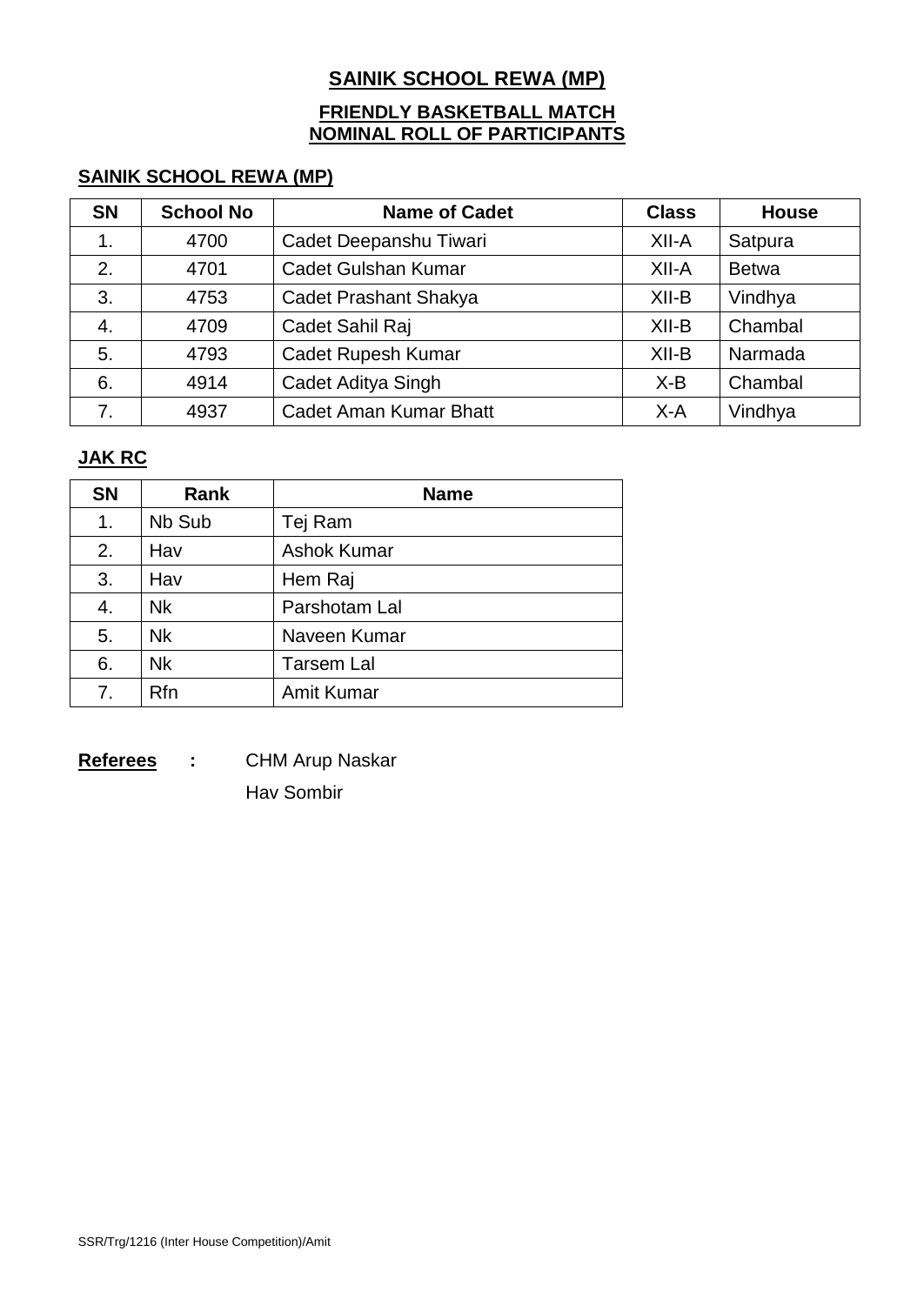## **SAINIK SCHOOL REWA (MP)**

### **RESULT–INTER HOUSE ENGLISH WE ... VERSE (POETRY COMPOSITION) COMPETITION FOR JUNIORS (CLASSES VI TO VIII) : 2021-22**

| <b>SN</b> | <b>Sch</b><br>No | <b>Participants</b>  | <b>House</b> | Judge | Judge<br>2 | Judge<br>3 | <b>Total</b> | Indl<br><b>Rank</b> | House<br><b>Total</b> | Rank         |
|-----------|------------------|----------------------|--------------|-------|------------|------------|--------------|---------------------|-----------------------|--------------|
| 1.        | 5343             | Advita Tiwari        | <b>Betwa</b> | 10    | 10         | 10         | 30           |                     | 49.0                  |              |
| 2.        | 5298             | Aashwi Jha           |              | 05    | 06         | 08         | 19           | $- -$               |                       |              |
| 3.        | 5267             | Abhinav Singh        | Chambal      | 04    | 04         | 03         | 11           | $- -$               | 17.0                  | IV           |
| 4.        | 5299             | Gargi Samar          |              | 02    | 02         | 02         | 06           | $- -$               |                       |              |
| 5.        | 5331             | <b>Vikas Yadav</b>   |              | 01    | 01         | 01         | 03           | $- -$               |                       | $\vee$       |
| 6.        | 5226             | Shlok Tripathi       | Narmada      | 06    | 03         | 4.5        | 13.5         | $- -$               | 16.5                  |              |
| 7.        | 5215             | Ayush Gautam         |              | 03    | 07         | 07         | 17           | $- -$               |                       |              |
| 8.        | 5232             | <b>Hitesh Singh</b>  | Satpura      | 07    | 09         | 4.5        | 20.5         | $- -$               | 37.5                  | III          |
| 9.        | 5118             | Adarsh Raj           |              | 08    | 08         | 06         | 22           | Ш                   |                       |              |
| 10.       | 5244             | <b>Akshat Tiwari</b> | Vindhya      | 09    | 05         | 09         | 23           | $\mathbf{I}$        | 45                    | $\mathbf{I}$ |

| <b>Position</b> | Jr House           | <b>Points</b> | <b>House</b> | Junior | Total | <b>Position</b> |
|-----------------|--------------------|---------------|--------------|--------|-------|-----------------|
| First           | 5343-Advita Tiwari | 30            | <b>Betwa</b> | Junior | 49.0  |                 |
| Second          | 5244-Akshat Tiwari | 23            | Chambal      | Junior | 17.0  | IV              |
| <b>Third</b>    | 5118-Adarsh Raj    | 22            | Narmada      | Junior | 16.5  |                 |

## **INDIVIDUAL POSITION OVERALL HOUSE POSITION**

| <b>House</b> | <b>Junior</b> | <b>Total</b> | <b>Position</b> |
|--------------|---------------|--------------|-----------------|
| <b>Betwa</b> | Junior        | 49.0         |                 |
| Chambal      | Junior        | 17.0         | W               |
| Narmada      | Junior        | 16.5         |                 |
| Satpura      | Junior        | 37.5         | ш               |
| Vindhya      | Junior        | 45.0         |                 |

## (TM Rao) (Dr RS Pandey) Secretary (English Literary Society) Secretary of Senior Master

## **Principal**

**Vice Principal** For info please.

### **Adm Officer**

- Office Superintendent For SRO Publication.
- Mr RPM Tripathi For School Magazine.
- Mr Mohit Kumar For website uploadation.

Sep 2021 Sep 2021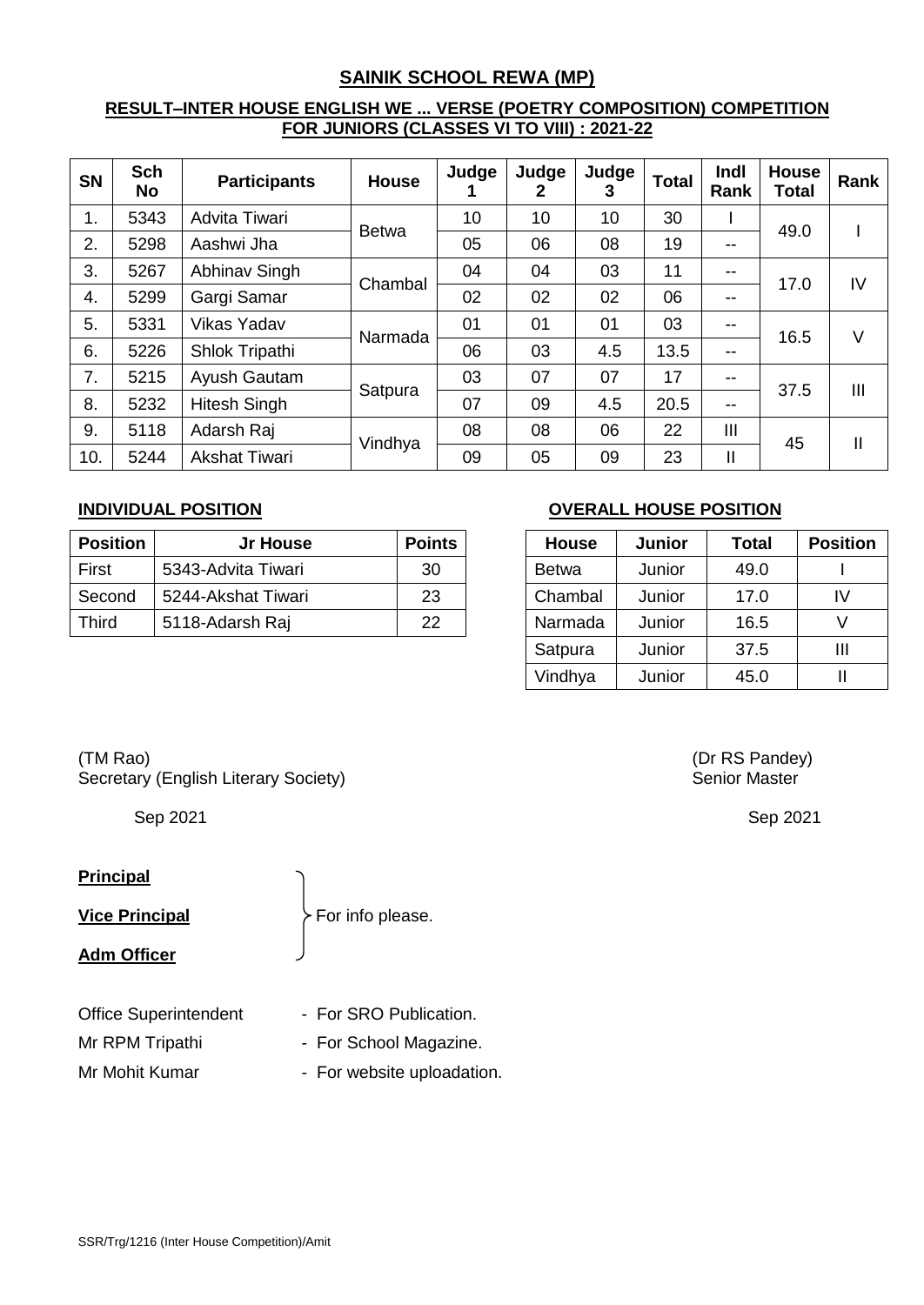### **SAINIK SCHOOL REWA (MP) RESULT – INTER HOUSE ENGLISH DEBATE COMPETITION : 2021-22**

#### **JUNIORS :**

| <b>SN</b>     | <b>Sch</b><br><b>No</b> | <b>Participants</b> | <b>House</b> | Judge | Judge<br>2 | Judge | <b>Total</b> | Indl<br>Rank | <b>House</b><br><b>Total</b> | Rank |
|---------------|-------------------------|---------------------|--------------|-------|------------|-------|--------------|--------------|------------------------------|------|
| $\mathbf 1$ . | 5092                    | Aman Gurjar         | <b>Betwa</b> | 6.0   | 2.0        | 3.0   | 11.0         |              | 34.0                         |      |
| 2.            | 5290                    | <b>Tarun Pawar</b>  |              | 8.0   | 8.0        | 7.0   | 23.0         | Ш            |                              |      |
| 3.            | 5114                    | Rohit Singh         | Chambal      | 1.0   | 1.0        | 1.0   | 03.0         |              | 10.0                         |      |
| 4.            | 5135                    | Abhay Ojha          |              | 2.0   | 3.0        | 2.0   | 07.0         |              |                              |      |
| 5.            | 5272                    | Shaurya Tripathi    | Narmada      | 9.5   | 9.5        | 9.5   | 28.5         |              | 41.0                         |      |
| 6.            | 5105                    | Shaurya Singh       |              | 3.0   | 5.0        | 4.5   | 12.5         |              |                              |      |
| 7.            | 5126                    | Avishi Jha          |              | 7.0   | 7.0        | 8.0   | 22.0         |              | 34.5                         |      |
| 8.            | 5106                    | Gagan Gupta         | Satpura      | 4.0   | 4.0        | 4.5   | 12.5         |              |                              |      |
| 9.            | 5273                    | Sanvi Rajneesh      |              | 9.5   | 9.5        | 9.5   | 28.5         |              | 45.5                         |      |
| 10.           | 5161                    | Arpit Yadav         | Vindhya      | 5.0   | 6.0        | 6.0   | 17.0         |              |                              |      |

#### **SENIORS :**

| <b>SN</b> | <b>Sch</b><br>No. | <b>Participants</b> | <b>House</b> | Judge | Judge | Judge | <b>Total</b> | Indl<br>Rank | House<br><b>Total</b> | Rank |
|-----------|-------------------|---------------------|--------------|-------|-------|-------|--------------|--------------|-----------------------|------|
| 1.        | 5075              | Aman Khan           | <b>Betwa</b> | 5.5   | 9.0   | 4.0   | 18.5         |              | 23.5                  |      |
| 2.        | 4957              | Arvind Singh        |              | 2.0   | 1.0   | 2.0   | 05.0         |              |                       |      |
| 3.        | 4852              | Shubham Sahu        | Chambal      | 10.0  | 7.0   | 8.5   | 25.5         |              | 48.5                  |      |
| 4.        | 5023              | <b>Atharv Gupta</b> |              | 9.0   | 8.0   | 6.0   | 23.0         | Ш            |                       |      |
| 5.        | 4846              | Devansh Mishra      | Narmada      | 5.5   | 10.0  | 10.0  | 25.5         |              | 36.5                  |      |
| 6.        | 4851              | Shivendra Tripathi  |              | 4.0   | 2.0   | 5.0   | 11.0         |              |                       |      |
| 7.        | 4995              | Abhinav Tomar       |              | 7.0   | 3.0   | 8.5   | 18.5         |              | 26.5                  |      |
| 8.        | 5053              | Vineet Dhakad       | Satpura      | 1.0   | 4.0   | 3.0   | 08.0         |              |                       |      |
| 9.        | 5084              | Rishabh Mishra      |              | 3.0   | 5.0   | 7.0   | 15.0         |              | 30.0                  |      |
| 10.       | 5079              | Aman Kushwaha       | Vindhya      | 8.0   | 6.0   | 1.0   | 15.0         |              |                       |      |

| <b>Position</b> | Jr House | <b>Points</b> | <b>Sr House</b> | <b>Points</b> | <b>House</b> | Junior | <b>Senior</b> | <b>Total</b> | <b>Position</b> |
|-----------------|----------|---------------|-----------------|---------------|--------------|--------|---------------|--------------|-----------------|
| First           | Shaurya  | 28.5          | Subham          | 25.5          | <b>Betwa</b> | 34.0   | 23.5          | 57.5         |                 |
| First           | Sanvi    | 28.5          | Devansh         | 25.5          | Chambal      | 10.0   | 48.5          | 58.5         | I٧              |
| Third           | Tarun    | 23.0          | Atharv          | 23.0          | Narmada      | 41.0   | 36.5          | 77.5         |                 |
| Fourth          |          |               |                 |               | Satpura      | 34.5   | 26.5          | 61.0         | $\mathsf{III}$  |
| Fifth           |          |               |                 |               | Vindhya      | 45.5   | 30.0          | 75.5         |                 |

(TM Rao) (Dr RS Pandey) Secretary (English Literary Society) Secretary of Senior Master

### **Principal**

For info please.

**Vice Principal**

Office Superintendent - For SRO Publication.

- 
- 
- Mr RPM Tripathi For School Magazine.
- Mr Mohit Kumar For website uploadation.

### **INDIVIDUAL POSITION OVERALL HOUSE POSITION**

| House        | Junior | <b>Senior</b> | <b>Total</b> | <b>Position</b> |
|--------------|--------|---------------|--------------|-----------------|
| <b>Betwa</b> | 34.0   | 23.5          | 57.5         |                 |
| Chambal      | 10.0   | 48.5          | 58.5         | I٧              |
| Narmada      | 41.0   | 36.5          | 77.5         |                 |
| Satpura      | 34.5   | 26.5          | 61.0         | Ш               |
| Vindhya      | 45.5   | 30.0          | 75.5         |                 |

Sep 2021 Sep 2021

SSR/Trg/1216 (Inter House Competition)/Amit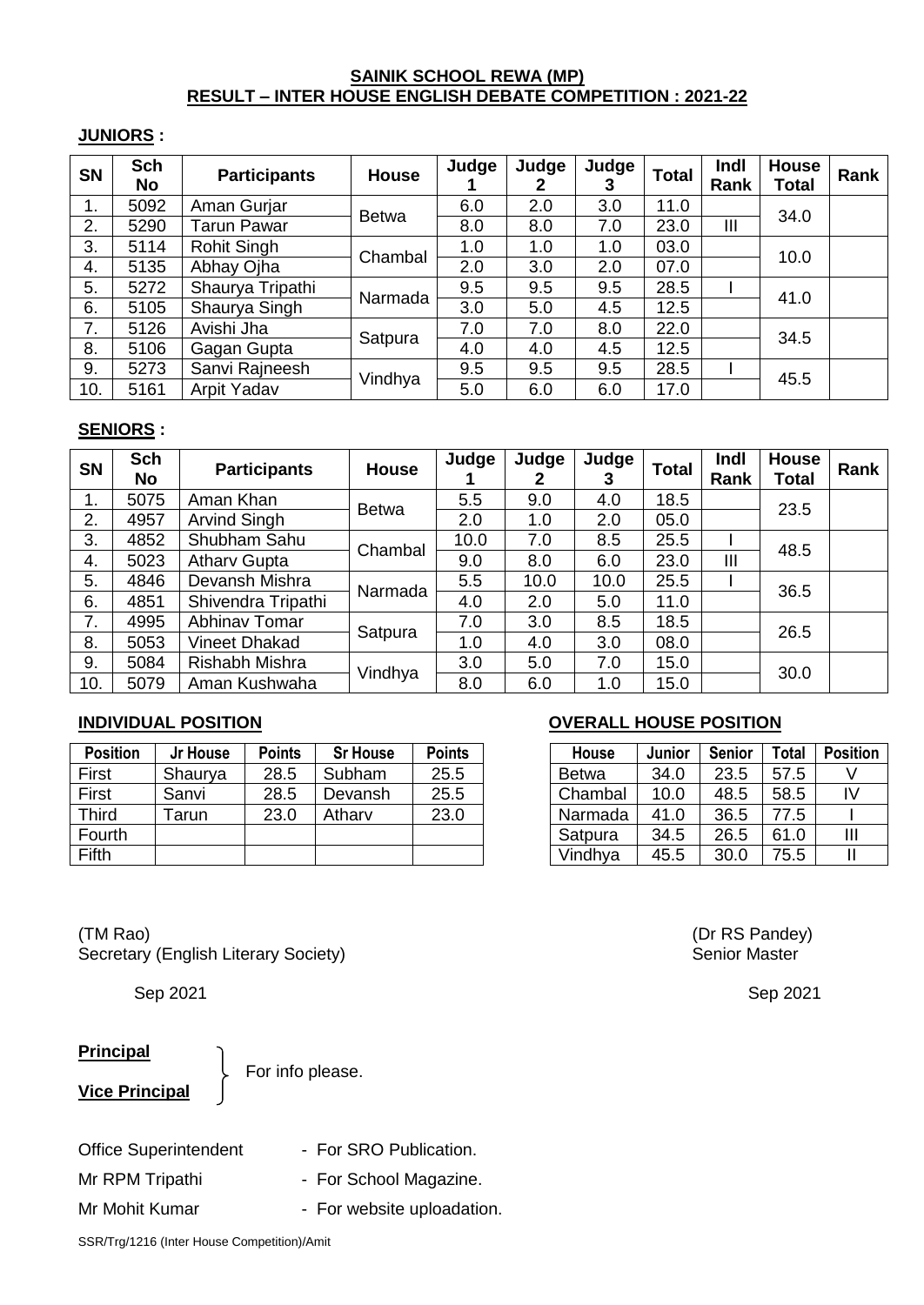### **SAINIK SCHOOL REWA (MP) RESULT – INTER HOUSE ENGLISH ELOCUTION COMPETITION : 2021-22**

#### **JUNIORS :**

| <b>SN</b> | <b>Sch</b><br>No | <b>Participants</b>    | <b>House</b> | Judge 1 | Judge 2 | Judge 3 | <b>Total</b> | Indl<br>Rank |
|-----------|------------------|------------------------|--------------|---------|---------|---------|--------------|--------------|
| 1.        | 5209             | Abhay Pratap Singh     | <b>Betwa</b> | 27      | 30      | 29      | 86           | XI           |
| 2.        | 5290             | Tarun Pawar            | <b>Betwa</b> | 37      | 37      | 37      | 111          | VI           |
| 3.        | 5092             | Aman Gurjar            | <b>Betwa</b> | 39      | 39      | 39      | 117          | Ш            |
| 4.        | 5126             | Avishi Jha             | Chambal      | 38      | 38      | 36      | 112          | $\vee$       |
| 5.        | 5127             | Madhvi Mishra          | Chambal      | 35      | 36      | 34      | 105          | VII          |
| 6.        | 5128             | Devansh Benda          | Narmada      | 41      | 41      | 42      | 124          |              |
| 7.        | 5272             | Shaurya Tripathi       | Narmada      | 40      | 40      | 41      | 121          | $\mathbf{I}$ |
| 8.        | 5170             | Harsh Singh Tomar      | Satpura      | 32      | 32      | 32      | 96           | VIII         |
| 9.        | 5133             | Abhay Pratap Singh     | Satpura      | 30      | 29      | 29      | 88           | X            |
| 10.       | 5160             | Ariyan Singh Bhadoriya | Satpura      | 38      | 38      | 38      | 114          | IV           |
| 11.       | 5191             | <b>Ashutosh Tomar</b>  | Satpura      | 24      | 24      | 24      | 72           | XIII         |
| 12.       | 5098             | Deepak Pandey          | Vindhya      | 29      | 28      | 28      | 85           | XII          |
| 13.       | 5161             | Arpit Yadav            | Vindhya      | 30      | 36      | 29      | 95           | IX           |

#### **SENIORS :**

| <b>SN</b> | <b>Sch</b><br>No | <b>Participants</b> | <b>House</b> | Judge 1        | Judge $2 \mid$ Judge 3 |    | <b>Total</b>   | Indl<br>Rank |
|-----------|------------------|---------------------|--------------|----------------|------------------------|----|----------------|--------------|
| . .       | 5034             | Aman Singh          | <b>Betwa</b> | 30             | 30                     | 31 | 9 <sub>1</sub> | Ш            |
| <u>.</u>  | 4903             | <b>Hariom Yadav</b> | <b>Betwa</b> | 36             | 33                     | 33 | 102            |              |
| ◠<br>ູບ.  | 5023             | <b>Athary Gupta</b> | Vindhya      | 4 <sup>1</sup> | 39                     | 40 | 120            |              |

| <b>Individual Position (Junior)</b> |                 |              | <b>Individual Position (Senior)</b> |                 |              |  |  |  |
|-------------------------------------|-----------------|--------------|-------------------------------------|-----------------|--------------|--|--|--|
| <b>Name</b>                         | <b>Position</b> | <b>Marks</b> | <b>Name</b>                         | <b>Position</b> | <b>Marks</b> |  |  |  |
| 5128-Devansh Benda                  |                 | 124          | 5023-Athary Gupta                   |                 | 120          |  |  |  |
| 5272-Shaurya Tripathi               |                 | 121          | 4903-Hariom Yadav                   |                 | 102          |  |  |  |
| 5092-Aman Gurjar                    | Ш               | 117          | 5034-Aman Singh                     |                 | -91          |  |  |  |

| <b>House Position</b> |                 |              |  |  |  |  |
|-----------------------|-----------------|--------------|--|--|--|--|
| <b>Name</b>           | <b>Position</b> | <b>Marks</b> |  |  |  |  |
| Betwa                 |                 | 169.3        |  |  |  |  |
| Chambal               |                 | 112.3        |  |  |  |  |
| Satpura               | Ш               | 99.30        |  |  |  |  |
| Narmada               | I٧              | 81.60        |  |  |  |  |
| Vindhya               |                 | 60.00        |  |  |  |  |

(TM Rao) (Dr RS Pandey)<br>
Secretary (English Literary Society) (Secretary of Senior Master Secretary (English Literary Society)

#### **Principal**

**Vice Principal**

For info please.

| <b>Office Superintendent</b> | - For SRO Publication.     |
|------------------------------|----------------------------|
| Mr RPM Tripathi              | - For School Magazine.     |
| Mr Mohit Kumar               | - For website uploadation. |

Aug 2021 Aug 2021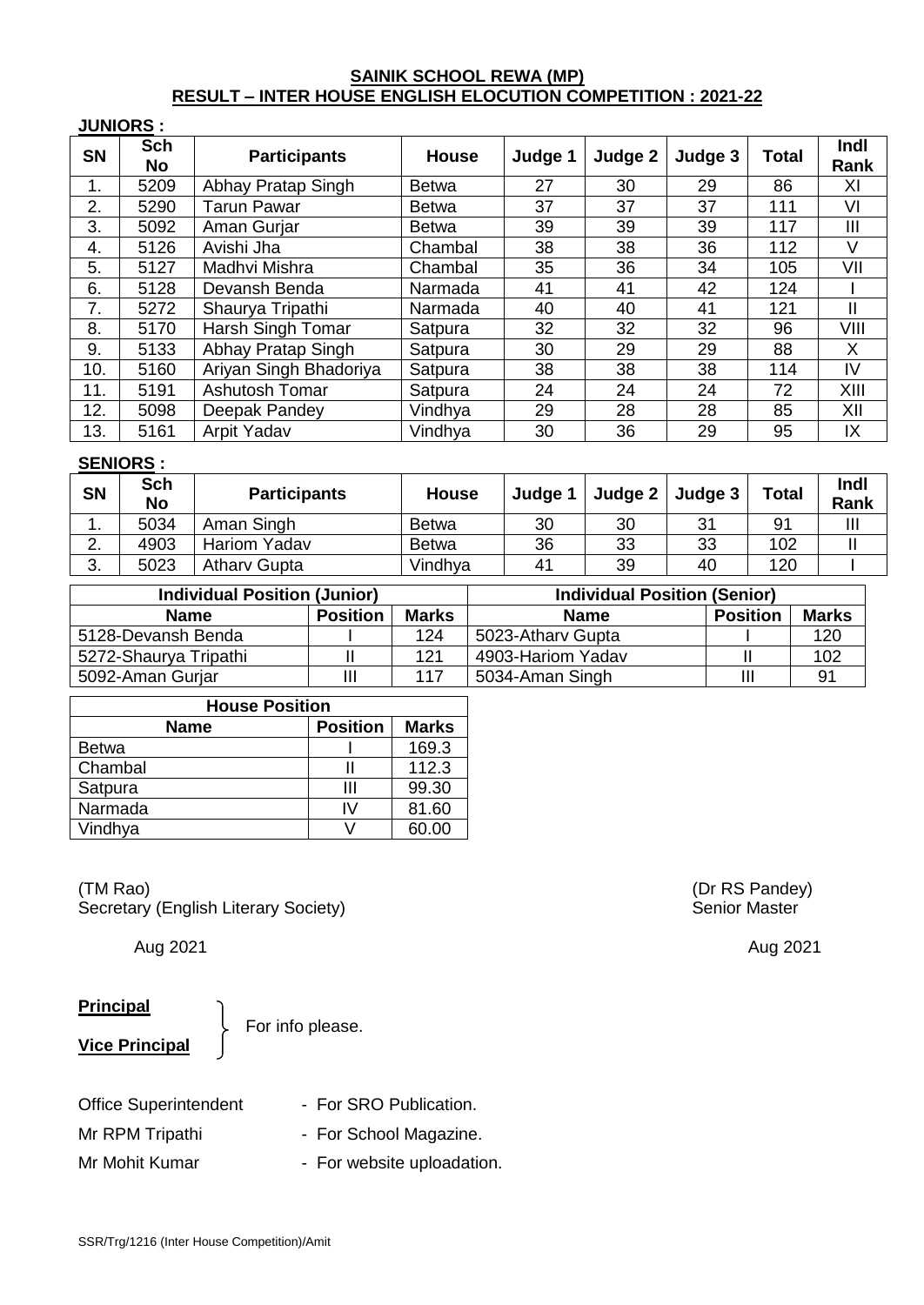## **SAINIK SCHOOL, REWA (MP) INTER HOUSE ESSAY COMPETITION 2021-22**

## **RESULT**

|                   | <b>Sch</b>     |              |              |                        | <b>Marks</b> |                        |                   | Indl         |                                   |
|-------------------|----------------|--------------|--------------|------------------------|--------------|------------------------|-------------------|--------------|-----------------------------------|
| <b>SN</b>         | <b>No</b>      | <b>Class</b> | House        | <b>Name</b>            | Judge-<br>1  | Judge-<br>$\mathbf{2}$ | Judge-<br>3       | <b>Total</b> | Rank                              |
|                   | <b>JUNIORS</b> |              |              |                        |              |                        |                   |              |                                   |
| $\mathbf 1$ .     | 5092           | $8 - B$      | <b>Betwa</b> | Aman Gurjar            | 42.0         | 40.0                   | 40.0              | 122.0        |                                   |
| 2.                | 5114           | $8-c$        | Chambal      | Rohit singh            | 33.0         | 32.0                   | 33.5              | 98.50        | <b>XVII</b>                       |
| 3.                | 5196           | $8 - B$      | Chambal      | Kartikey Ojha          | 33.0         | 34.0                   | 32.5              | 99.50        | XVI                               |
| 4.                | 5199           | $8 - B$      | Chambal      | Adarsh Pandey          | 36.0         | 36.0                   | 37.0              | 109.0        | VII                               |
| 5.                | 5174           | $8 - B$      | Narmada      | Krishna Parihar        | 35.0         | 35.0                   | 34.0              | 104.0        | $\overline{X}$ III                |
| $\overline{6}$    | 5105           | $8-A$        | Narmada      | Shaurya Singh          | 39.0         | 39.0                   | 38.0              | 116.0        | $\overline{\mathbb{H}}$           |
| 7.                | 5095           | $8 - B$      | Narmada      | Aditya Singh           | 37.0         | 37.0                   | 37.0              | 111.0        | $\overline{\vee}$                 |
| 8.                | 5272           | $8-A$        | Narmada      | Shaurya Tripathi       | 36.0         | 35.0                   | 32.0              | 103.0        | XIV                               |
| 9.                | 5209           | $7-A$        | Satpura      | Abhay Pratap Singh     | 33.0         | 34.5                   | 32.5              | 100.0        | XV                                |
| 10.               | 5160           | $8-C$        | Satpura      | Ariyan Singh Bhadoriya | 41.0         | 39.0                   | 38.0              | 118.0        | $\mathbf{II}$                     |
| 11.               | 5095           | $8 - B$      | Satpura      | Aditya Singh           | 33.0         | 33.0                   | $\overline{32.0}$ | 98.00        | <b>XVIII</b>                      |
| $\overline{12}$ . | 5214           | $7 - B$      | Vindhya      | Anurag Singh           | 36.0         | 35.0                   | 37.0              | 108.0        | VIII                              |
| 13.               | 5244           | $7-A$        | Vindhya      | <b>Akshat Tiwari</b>   | 36.0         | 36.0                   | 35.0              | 107.0        | $\overline{X}$                    |
| 14.               | 5286           | $7-A$        | Vindhya      | Gopal Sharma           | 35.0         | 35.0                   | 36.5              | 106.5        | $\overline{X}$                    |
| 15.               | 5233           | $7 - B$      | Vindhya      | Sahil Sharma           | 36.0         | 35.0                   | 35.0              | 106.0        | $\overline{X}$                    |
| 16.               | 5295           | $7-A$        | Vindhya      | Rohit                  | 37.0         | 37.0                   | 36.0              | 110.0        | $\overline{\mathsf{V}}$           |
| 17.               | 5098           | $7 - B$      | Vindhya      | Deepak Pandey          | 38.0         | 37.0                   | 37.0              | 112.0        | $\overline{N}$                    |
| 18.               | 5161           | $8-C$        | Vindhya      | Arpit Yadav            | 36.0         | 35.0                   | 36.5              | 107.5        | $\overline{\mathsf{X}}$           |
|                   | <b>SENIORS</b> |              |              |                        |              |                        |                   |              |                                   |
| 1.                | 4971           | $9-A$        | Betwa        | Rishabh Shukla         | 41.0         | 37.0                   | 39.0              | 117.0        | IV                                |
| 2.                | 5024           | $9-C$        | <b>Betwa</b> | Ram Sharma             | 38.0         | 38.0                   | 37.0              | 113.0        | $\overline{\vee}$                 |
| $\overline{3}$ .  | 4836           | $11 - B$     | <b>Betwa</b> | Kaustubh Singh         | 43.0         | 42.0                   | 41.0              | 126.0        | $\mathbf{I}$                      |
| 4.                | 4852           | $11 - B$     | Chambal      | Shubham Sahu           | 42.0         | 43.0                   | 40.0              | 125.0        | $\overline{\mathbb{H}}$           |
| 5.                | 4843           | $11 - B$     | Chambal      | <b>Anand Niwas</b>     | 44.0         | 44.0                   | 43.0              | 131.0        |                                   |
| $\overline{6}$ .  | 4957           | $10-A$       | Narmada      | <b>Arvind Singh</b>    | 33.0         | 33.0                   | 33.0              | 99.00        | $\overline{\mathsf{X}}$           |
| $\overline{7}$ .  | 4872           | $11 - B$     | Narmada      | Rishabh Chaitanya      | 36.0         | 36.0                   | 36.0              | 108.0        | $\overline{VI}$                   |
| 8.                | 4851           | $11 - B$     | Narmada      | Shivendra Tripathi     | 34.5         | 34.0                   | 35.0              | 103.5        | $\overline{\mathsf{I}\mathsf{X}}$ |
| 9.                | 4939           | $10-A$       | Satpura      | Naman Yadav            | 35.0         | 35.0                   | 35.0              | 105.0        | VIII                              |
| 10.               | 4922           | $10 - B$     | Satpura      | Ashwini Kumar          | 35.0         | 35.0                   | 37.0              | 107.0        |                                   |
| 11.               | 4934           | $10 - B$     | Vindhya      | Abhishek Singh         | 32.0         | 31.0                   | 33.0              | 96.00        | $\overline{X}$                    |

| <b>Individual Position (Junior)</b> |                 |              | <b>Individual Position (Senior)</b> |                 |              |  |
|-------------------------------------|-----------------|--------------|-------------------------------------|-----------------|--------------|--|
| <b>Name</b>                         | <b>Position</b> | <b>Marks</b> | <b>Name</b>                         | <b>Position</b> | <b>Marks</b> |  |
| 5092-Aman Gurjar                    |                 | 122          | 4843-Anand Niwas                    |                 | 131          |  |
| 5160-Ariyan Singh Bhadoriya         |                 | 118          | 4836-Kaustubh Singh                 |                 | 126          |  |
| 5105-Shaurya Singh                  | Ш               | 116          | 4852-Shubham Sahu                   |                 | 125          |  |

| <b>House Position</b>                          |    |       |  |  |  |  |  |
|------------------------------------------------|----|-------|--|--|--|--|--|
| <b>Marks</b><br><b>Position</b><br><b>Name</b> |    |       |  |  |  |  |  |
| Narmada                                        |    | 213.8 |  |  |  |  |  |
| Chambal                                        |    | 187.6 |  |  |  |  |  |
| Satpura                                        | Ш  | 176.0 |  |  |  |  |  |
| Bewa                                           | IV | 159.4 |  |  |  |  |  |
| Vindhya                                        |    | 142.0 |  |  |  |  |  |

#### **Principal**

### **Vice Principal**

For info please.

Office Superintendent - For SRO Publication.<br>
Mr RPM Tripathi - For School Magazine

- 
- Mr RPM Tripathi **Camerata Contract Contract For School Magazine.**
- Mr Mohit Kumar  **For website uploadation**.

SSR/Trg/1216 (Inter House Competition)/Amit

(TM Rao) (Dr RS Pandey) Secretary Secretary Secretary Senior Master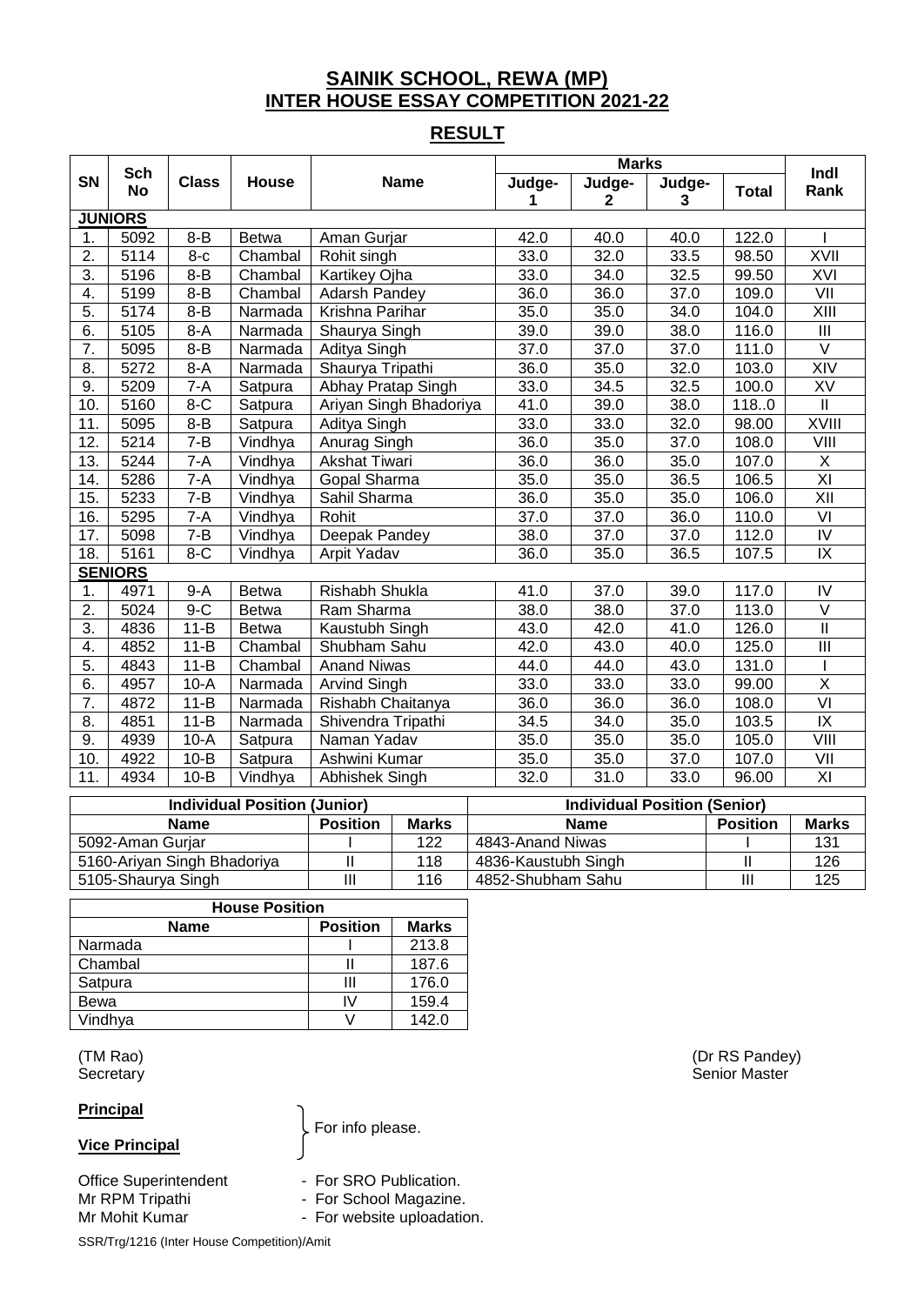## **SAINIK SCHOOL REWA (MP) RESULT – SOCIAL SCIENCE PROJECT/MODEL COMPETITION : 2021-22**

| <b>SN</b> | Sch<br><b>No</b> | <b>Class</b> | <b>Participants</b>  | <b>House</b> | <b>Competition</b>    | Judge | Judge<br>2 | Judge<br>3 | Total | <b>Indl</b><br>Rank |
|-----------|------------------|--------------|----------------------|--------------|-----------------------|-------|------------|------------|-------|---------------------|
| 1.        | 4293             | X-A          | Ayush Kashyap        | Betwa        | Rain Water Harvesting | 9.0   | 9.0        | 9.0        | 27.0  | Sr                  |
| 2.        | 5289             | VII-A        | Vishnu Singh         | Chambal      | Interior of the Earth | 8.0   | 8.5        | 8.0        | 24.5  |                     |
| 3.        | 5170             | VIII-A       | Harsh Singh Tomar    | Satpura      | Wind Mill             | 9.0   | 10.0       | 9.0        | 28.0  | II Jr               |
| 4.        | 5209             | VII-A        | Abhay Pratap Singh   | <b>Betwa</b> | Rain Water Harvesting | 7.0   | 8.0        | 9.0        | 24.0  |                     |
| 5.        | 5114             | VIII-C       | Rohit Singh          | Chambal      | Drip Irrigation       | 10.0  | 9.0        | 8.5        | 27.0  | III Jr              |
| 6.        | 5265             | VII-A        | Dinesh Kumar         | Satpura      | Inerior of the Earth  | 7.0   | 7.0        | 7.0        | 21.0  |                     |
| 7.        | 5269             | VII-A        | Tarun Meena          | Betwa        | Atmospheric Layers    | 10.0  | 8.0        | 9.5        | 27.5  | III Jr              |
| 8.        | 5092             | VIII-B       | Aman Gurjar          | Betwa        | Rain Water Harvesting | 8.0   | 8.5        | 8.5        | 25.0  |                     |
| 9.        | 5030             | $IX-C$       | Praduman Singh       | Vindhya      | Drip Irrigation       | 8.5   | 7.5        | 7.5        | 23.5  | II Sr               |
| 10.       | 4941             | X-A          | <b>Prabhat Gupta</b> | Narmada      | Volcano               | 7.0   | 7.5        | 6.5        | 21.0  | III Sr              |
| 11.       | 5290             | VII-B        | <b>Tarun Pawar</b>   | Betwa        | Water Cycle           | 9.5   | 9.0        | 10.0       | 28.5  | Jr                  |
| 12.       | 5295             | VII-B        | Rohit                | Vindhya      | Earth Quake Alarm     | 6.0   | 7.0        | 6.0        | 19.0  |                     |
| 13.       | 5227             | VII-A        | Ayush Shukla         | Chambal      | Domain of Environment | 7.0   | 7.0        | 7.0        | 21.0  |                     |
| 14.       | 5188             | VIII-A       | Lavya Kumar Verma    | Chambal      | Rain Water Harvesting | 9.0   | 9.0        | 8.0        | 26.0  |                     |
| 15.       | 5112             | VIII-A       | Dev Aditya Singh     | <b>Betwa</b> | Rain Water Harvesting | 7.0   | 8.0        | 8.0        | 23.0  |                     |
| 16.       | 5256             | VII-A        | Vaibhav Singh        | Narmada      | Rocks                 | 6.0   | 6.0        | 6.0        | 18.0  |                     |
| 17.       | 5160             | VIII-C       | Ayan S Bhadoriya     | Satpura      | Volcano               | 8.0   | 8.5        | 8.5        | 25.0  |                     |
| 18.       | 5273             | VII-A        | Sanvi Rajneesh       | Vindhya      | Volcano               | 8.0   | 7.0        | 7.0        | 22.0  |                     |
| 19.       | 5024             | IX-C         | Ram Sharma           | <b>Betwa</b> | Wind Mill             | 6.0   | 6.0        | 7.0        | 19.0  |                     |

#### **INDIVIDUAL POSITION : SENIORS HOUSE POSITION**

| <b>Position</b> | Name                 | <b>Points</b> | <b>House</b> | <b>Points</b> | Rank   |
|-----------------|----------------------|---------------|--------------|---------------|--------|
| First           | Ayush Kashyap        | 27.0          | Betwa        | 27.25         | First  |
| Second          | Praduman Singh       | 23.5          | Chambal      | 26.75         | Second |
| Third           | <b>Prabhat Gupta</b> | 21.0          | Narmada      | 19.50         | Fifth  |
|                 |                      |               |              |               |        |

| House        | <b>Points</b> | Rank         |
|--------------|---------------|--------------|
| <b>Betwa</b> | 27.25         | <b>First</b> |
| Chambal      | 26.75         | Second       |
| Narmada      | 19.50         | Fifth        |
| Satpura      | 26.5          | <b>Third</b> |
| Vindhya      | 22.75         | Fourth       |

#### **JUNIORS**

| First  | <b>Tarun Pawar</b> | 28.5 |
|--------|--------------------|------|
| Second | Harsh Singh Tomar  | 28.0 |
| Third  | Rohit Singh        | 27.5 |
|        | <b>Tarun Meena</b> | 27.5 |

#### **Principal**

**Vice Principal**

For info please.

Office Superintendent- For SRO Publication.

Mr RPM Tripathi - For School Magazine.

Mr Mohit Kumar - For website uploadation.

(NK Tiwari) (Dr RS Pandey) I/C **I/C** Senior Master

Aug 2021 Aug 2021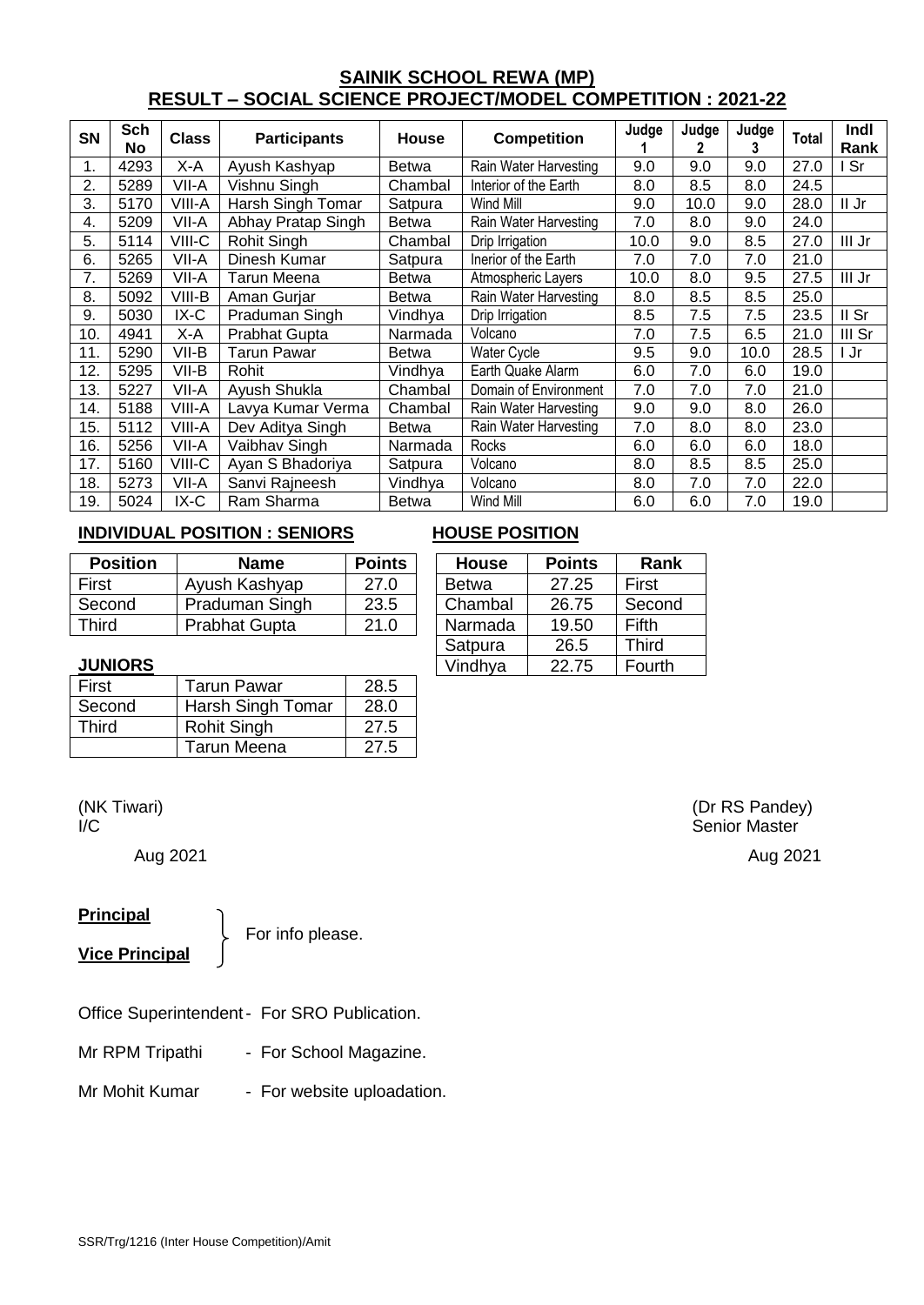## **SAINIK SCHOOL REWA (MP) RESULT – SCIENCE PROJECT/MODEL COMPETITION : 2021-22**

| SN               | <b>Sch No</b>       | <b>Class</b> | <b>Participants</b>  | House               | Judge | Judge<br>2 | Judge<br>3 | <b>Total</b>    | Indl<br>Rank                       |  |
|------------------|---------------------|--------------|----------------------|---------------------|-------|------------|------------|-----------------|------------------------------------|--|
|                  |                     |              |                      | <b>JUNIOR HOUSE</b> |       |            |            |                 |                                    |  |
| 1.               | 5239                | VII-B        | Sooraj S. Kushwaha   | <b>Betwa</b>        | 06    | 06         | 06         | 18              | VIII                               |  |
| $\overline{2}$ . | 5291                | VII-B        | Sourya Mishra        | <b>Betwa</b>        | 06    | 06         | 06         | 18              | VIII                               |  |
| 3.               | 5209                | VII-A        | Abhay Tomar          | <b>Betwa</b>        | 06    | 07         | 06         | 19              | V                                  |  |
| 4.               | 5092                | VIII-B       | Amar Gurjar          | <b>Betwa</b>        | 10    | 10         | 10         | 30              |                                    |  |
| 5.               | 5137                | VIII-C       | Abhishek Sharma      | Betwa               | 07    | 05         | 05         | 17              | XII                                |  |
| $\overline{6}$   |                     |              |                      |                     |       |            |            |                 |                                    |  |
|                  | 5259                | VII-B        | Himanshu Namdeo      | <b>Betwa</b>        | 05    | 06         | 05         | 16              | XV                                 |  |
| $\overline{7}$ . | 5258                | VII-B        | Bhaskar Majhi        | Betwa               | 05    | 06         | 05         | 16              | XV                                 |  |
| 8.               | 5289                | VII-A        | Vishnu Bhadoriya     | Chambal             | 07    | 06         | 06         | 19              | $\overline{\mathsf{v}}$            |  |
| 9.               | 5196                | VIII-B       | Kartik Ojha          | Chambal             | 07    | 07         | 06         | 20              | IV                                 |  |
| 10.              | 5114                | VIII-C       | Rohit Singh          | Chambal             | 09    | 08         | 09         | 26              | $\mathbf{I}$                       |  |
| 11.              | 5261                | VII-A        | Mayank S. Tomar      | Narmada             | 06    | 06         | 06         | 18              | VIII                               |  |
| 12.              | 5105                | VIII-A       | Sourya Singh         | Narmada             | 07    | 06         | 05         | 19              | V                                  |  |
| 13.              | 5256                | VII-A        | Vaibhav Singh        | Narmada             | 06    | 05         | 05         | 16              | XV                                 |  |
| 14.              | 5170                | VIII-A       | Harsh S. Tomar       | Satpura             | 05    | 05         | 05         | 15              | XX                                 |  |
| 15.              | 5160                | VIII-C       | Aryan S. Bhadoriya   | Satpura             | 05    | 07         | 05         | 17              | XII                                |  |
| 16.              | 5140                | VIII-A       | Shreyansh Singh      | Satpura             | 05    | 06         | 05         | 16              | XV                                 |  |
| 17.              | 5232                | VII-A        | <b>Hitesh Singh</b>  | Satpura             | 06    | 05         | 06         | 17              | XII                                |  |
| 18.              | 5265                | VII-A        | Devansh Kumar        | Satpura             | 07    | 05         | 06         | 18              | VIII                               |  |
| 19.              | 5273                | VII-A        | Sanvee Rajneesh      | Narmada             | 08    | 09         | 08         | 25              | III                                |  |
|                  | <b>SENIOR HOUSE</b> |              |                      |                     |       |            |            |                 |                                    |  |
| 20.              | 4984                | $IX-B$       | <b>Risabh Tomar</b>  | Vindhya             | 05    | 05         | 05         | 15              | V                                  |  |
| 21.              | 4861                | XI-A         | <b>Sumik Pathak</b>  | Vindhya             | 05    | 04         | 04         | 13              | VI                                 |  |
| 22.              | 4832                | $XI-B$       | <b>Balwant Yadav</b> | Vindhya             | 05    | 08         | 06         | $\overline{17}$ | $\overline{\overline{\mathsf{V}}}$ |  |
| 23.              | 4843                | $XI-B$       | <b>Anand Niwas</b>   | Chambal             | 10    | 10         | 10         | 30              |                                    |  |
| 24.              | 4824                | $XI-B$       | Anup P Singh         | Satpura             | 10    | 09         | 08         | 27              | $\mathbf{I}$                       |  |
| 25.              | 4852                | XI-B         | Shubham Sahu         | Chambal             | 09    | 09         | 07         | 25              | III                                |  |

## **INDIVIDUAL POSITION : SENIORS HOUSE POSITION**

| <b>Position</b> | Name               | <b>Points</b> | <b>House</b> | <b>Points</b> | Rank   |
|-----------------|--------------------|---------------|--------------|---------------|--------|
| First           | <b>Anand Niwas</b> | 30            | <b>Betwa</b> | 03            | Fourth |
| Second          | Anuj Pratap Singh  | 27            | Chambal      | 02            | First  |
| Third           | Shubham Sahu       | 25            | Narmada      | 02            | First  |
|                 |                    |               |              |               |        |

#### **JUNIORS**

| First  | Aman Gurjar        | 30 |
|--------|--------------------|----|
| Second | <b>Rohit Singh</b> | 26 |
| Third  | Shanvi Rajneesh    | 25 |

### **Principal**

**Vice Principal**

For info please.

| Office Superintendent - For SRO Publication. |                            |
|----------------------------------------------|----------------------------|
| Mr RPM Tripathi                              | - For School Magazine.     |
| Mr Mohit Kumar                               | - For website uploadation. |

| <b>House</b> | <b>Points</b> | Rank         |
|--------------|---------------|--------------|
| <b>Betwa</b> | 03            | Fourth       |
| Chambal      | 02            | First        |
| Narmada      | 02            | First        |
| Satpura      | 05            | Fifth        |
| Vindhya      | 03            | <b>Third</b> |

(IT Ramteke) (IT Ramteke) (IT Ramteke) (IT RS Pandey) Senior Master

Aug 2021 Aug 2021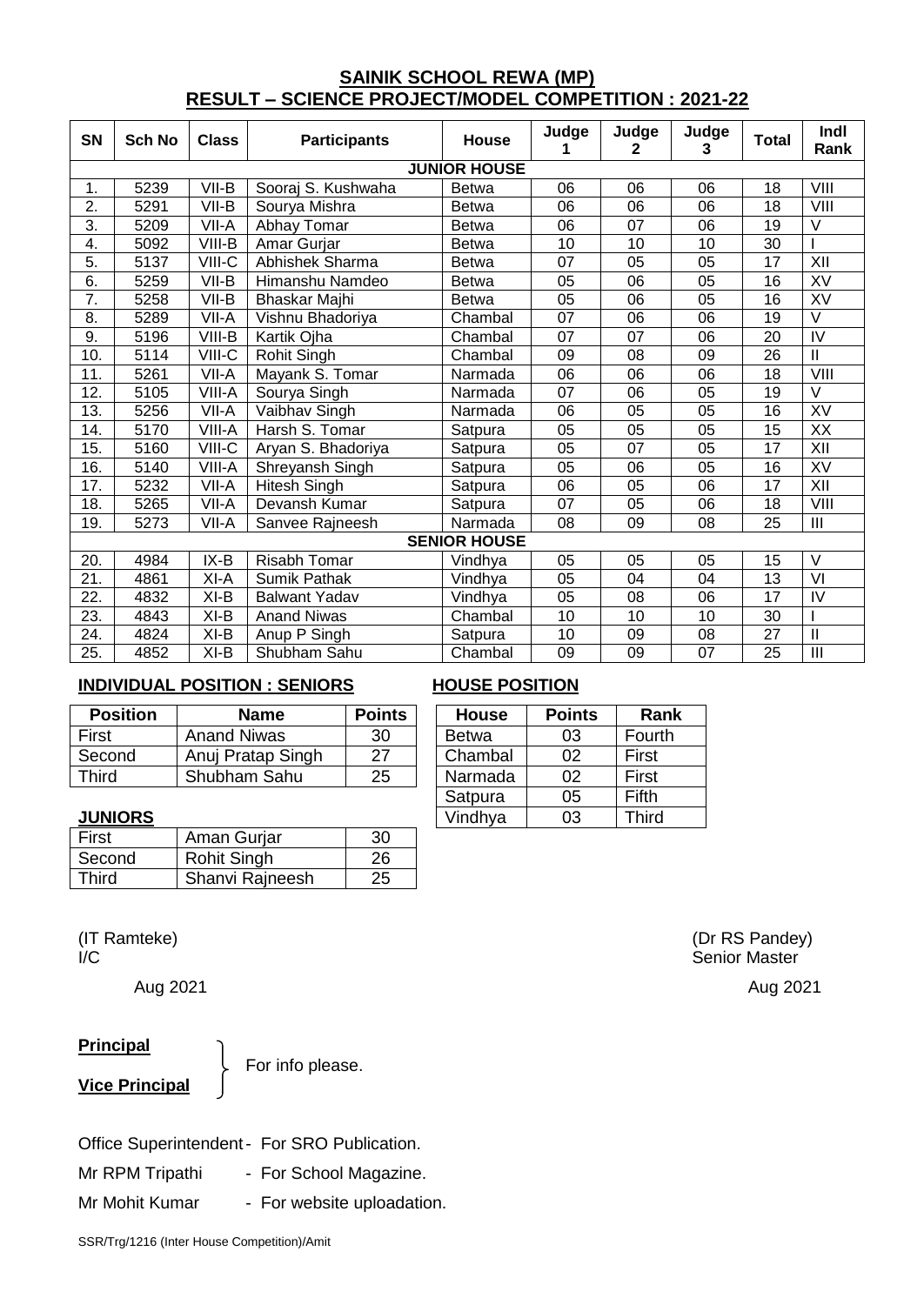## <u>सैनिक स्कूल रीवा (म.प्र.)</u> <u>अन्तर्सदनीय हिन्दी निबन्ध प्रतियोगिता कनिष्ठ एवं वरिष्ठ वर्ग : सत्र 2021—2022 — परिणाम</u>

| क्रं. | स्कूल क्रं. | कक्षा   | सदन      | नाम                  |                 | अंक             |                 | योग             | श्रेणी                     |
|-------|-------------|---------|----------|----------------------|-----------------|-----------------|-----------------|-----------------|----------------------------|
|       |             |         |          | कनिष्ठ               |                 |                 |                 |                 |                            |
| 1.    | 5209        | VII-A   | बेतवा    | अभय प्रताप सिंह तोमर | 15              | 14              | 18              | 47              | IX                         |
| 2.    | 5239        | $VII-B$ | बेतवा    | सूरज कुशवाहा         | 14              | $\overline{13}$ | 14              | 41              | <b>XVI</b>                 |
| 3.    | 5092        | VIII-B  | बेतवा    | अमन गुर्जर           | 17              | 17              | 18              | 52              | $\mathbf{I}$               |
| 4.    | 5199        | VIII-B  | चम्बल    | आदर्श पाण्डेय        | 16              | $\overline{15}$ | 16              | 47              | $\overline{X}$             |
| 5.    | 5260        | VII-A   | चम्बल    | राहुल धाकड़          | 11              | 10              | 13              | 34              | <b>XVII</b>                |
| 6.    | 5114        | VIII-C  | चम्बल    | रोहित सिंह           | 16              | 16              | 17              | 49              | IV                         |
| 7.    | 5101        | VIII-B  | चम्बल    | निर्मल कौशल          | 15              | 15              | 18              | 48              | $\overline{\mathsf{V}}$    |
| 8.    | 5159        | VIII-B  | नर्मदा   | विनय पटेल            | $\overline{15}$ | $\overline{15}$ | $\overline{17}$ | $\overline{47}$ | $\overline{1}$             |
| 9.    | 5139        | VIII-A  | नर्मदा   | अनुज सिंह            | 15              | 14              | 18              | 47              | $\overline{1}X$            |
| 10.   | 5090        | VIII-C  | नर्मदा   | आर्यन धाकड           | 17              | 16              | 15              | 48              | VII                        |
| 11.   | 5251        | $VII-B$ | नर्मदा   | बासुकीनाथ            | 17              | 16              | 17              | 50              | $\mathbf{II}$              |
| 12.   | 5160        | VIII-C  | सतपुड़ा  | आर्यन सिंह भदौरिया   | 16              | 16              | 17              | 49              | $\overline{N}$             |
| 13.   | 5116        | VIII-B  | सतपुड़ा  | राज चौधरी            | 14              | 14              | 15              | 43              | XIV                        |
| 14.   | 5170        | VIII-A  | सतपुड़ा  | हर्ष सिंह तोमर       | 15              | 15              | 12              | 42              | <b>XV</b>                  |
| 15.   | 5143        | VIII-C  | सतपुड़ा  | आदित्य सिंह तोमर     | 12              | 10              | 12              | 34              | XVII                       |
| 16.   | 5098        | VIII-B  | विन्ध्या | दीपक पाण्डेय         | 17              | 17              | 16              | 50              | $\ensuremath{\mathsf{II}}$ |
| 17.   | 5161        | VIII-C  | विन्ध्या | अर्पित यादव          | 16              | 15              | 18              | 49              | IV                         |
| 18.   | 5214        | $VII-B$ | विन्ध्या | अनुराग सिंह          | 12              | 10              | 15              | 47              | IX                         |
|       | वरिष्ठ      |         |          |                      |                 |                 |                 |                 |                            |
| 1.    | 4907        | $X-A$   | सतपुड़ा  | मोनू सिंह            | 15              | 15              | 16              | 46              | $\mathbf{II}$              |
| 2.    | 5047        | $IX-B$  | नर्मदा   | अर्जुन पाल           | 17              | $\overline{17}$ | 18              | 52              | $\mathbf{I}$               |
| 3.    | 5037        | $IX-A$  | नर्मदा   | करन सिंह             | 14              | $\overline{12}$ | $\overline{15}$ | $\overline{41}$ | $\mathbf{III}$             |

| व्यक्तिगत स्थिति (कनिष्ठ वर्ग) |         | व्यक्तिगत स्थिति (वरिष्ठ वर्ग) |                     |         |    |
|--------------------------------|---------|--------------------------------|---------------------|---------|----|
| नाम                            | श्रेणी  | अक                             | नाम                 | श्रेणी  | अक |
| ′अमन गुजेर<br>5092             | प्रथम   | 52                             | ∵⁄ अजेन पाल<br>5047 | प्रथम   | 52 |
| 5251<br>'बासकोनाथ              | द्वितीय | 50                             | सिंह<br>मोन<br>4907 | द्वितीय | 46 |
| ′दीपक पाण्डेय<br>5098/         | द्वितीय | 50                             | ′करन सिंह<br>5037/  | ततीय    | 41 |

| सदनीय स्थिति |         |     |  |  |  |  |
|--------------|---------|-----|--|--|--|--|
| नाम          | श्रणा   | अंक |  |  |  |  |
| विन्ध्या     | प्रथम   |     |  |  |  |  |
| नर्मदा       | द्वितीय |     |  |  |  |  |
| बेतवा        | ततीय    |     |  |  |  |  |
| सतपुड़ा      |         |     |  |  |  |  |
| चम्बल        | पचम     |     |  |  |  |  |

(एके शर्मा) त्र संस्कृति । अस्य संस्कृति । अस्य संस्कृति । अस्य संस्कृति । अस्य संस्कृति । अस्य संस्कृति । अस् संयोजक, हिन्दी साहित्यिक सभा सामा का सामा करते हैं। संस्कृतिक अध्यापक वरिष्ठ अध्यापक अगस्त २०२१ असे प्रथम करते हैं। अन्य प्राप्त करते हैं कि अपनी प्राप्त करते हैं अपनी प्राप्त करते हैं। अन्य प्रा

<u>उपप्राचार्य</u>

 $-$  आपकी ओर सूचनार्थ प्रेषित।

प्राचार्य

कार्यालय अधीक्षक — एसआरओ प्रकाशन बावत् । श्री आरपीएम त्रिपाठी — विद्यालयीन पत्रिका बावत्। श्री मोहित कुमार – वेबसाईट में अपलोड करने बावत्।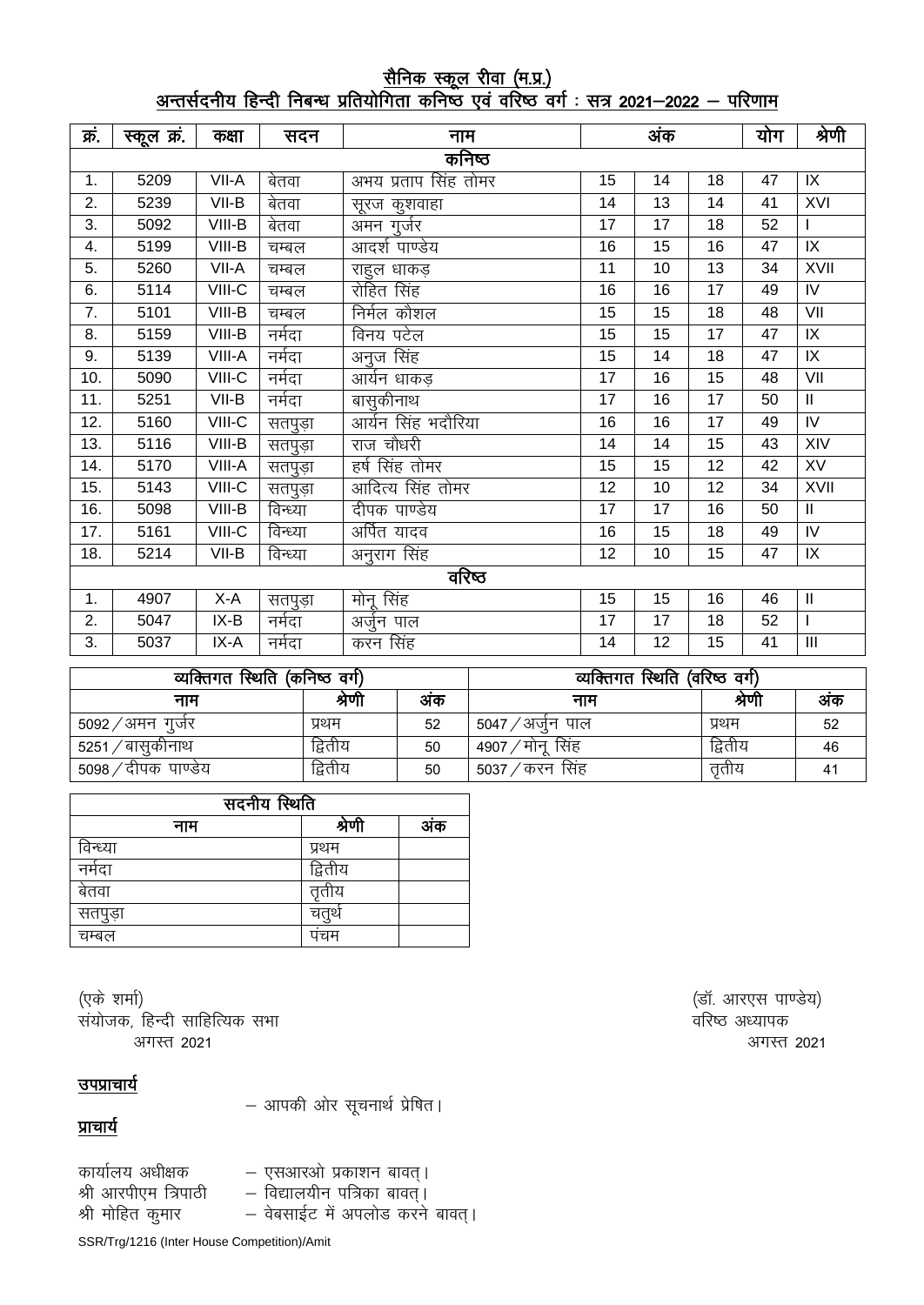## **SAINIK SCHOOL REWA (MP) POSTER COMPETITION UNDER EK BHARAT SHRESTHA BHARAT**

## **THEME : CULTURAL HERITAGE AND REGIONAL VALUES OF MANIPUR CLASS VII TO X**

| <b>SN</b> | <b>School No</b> | <b>Class</b> | <b>Participants</b>          | <b>House</b> | <b>Indl Rank</b> |
|-----------|------------------|--------------|------------------------------|--------------|------------------|
| 1.        | 4994             | $IX-C$       | Ajit Singh Chauhan           | Narmada      | Consolation      |
| 2.        | 4985             | $IX-C$       | Alakh Niranjan Singh Rajawat | Narmada      | Ш                |
| 3.        | 5039             | $IX-C$       | Ayushman Rajoriya            | Vindhya      | Ш                |
| 4.        | 4999             | $IX-B$       | Sanskar                      | Narmada      | Ш                |
| 5.        | 4971             | $IX-B$       | <b>Rishabh Shukla</b>        | <b>Betwa</b> |                  |
| 6.        | 5023             | $IX-B$       | <b>Atharv Gupta</b>          | <b>Betwa</b> | Consolation      |
| 7.        | 5133             | VIII-A       | Abhay Pratap Singh           | Satpura      | Consolation      |

Aug 2021 Aug 2021

## **Principal**

**Vice Principal**

For info please.

- Office Superintendent For SRO Publication.
- Mr RPM Tripathi For School Magazine.
- Mr Mohit Kumar For website uploadation.

(AK Sharma) (Dr RS Pandey) I/C Senior Master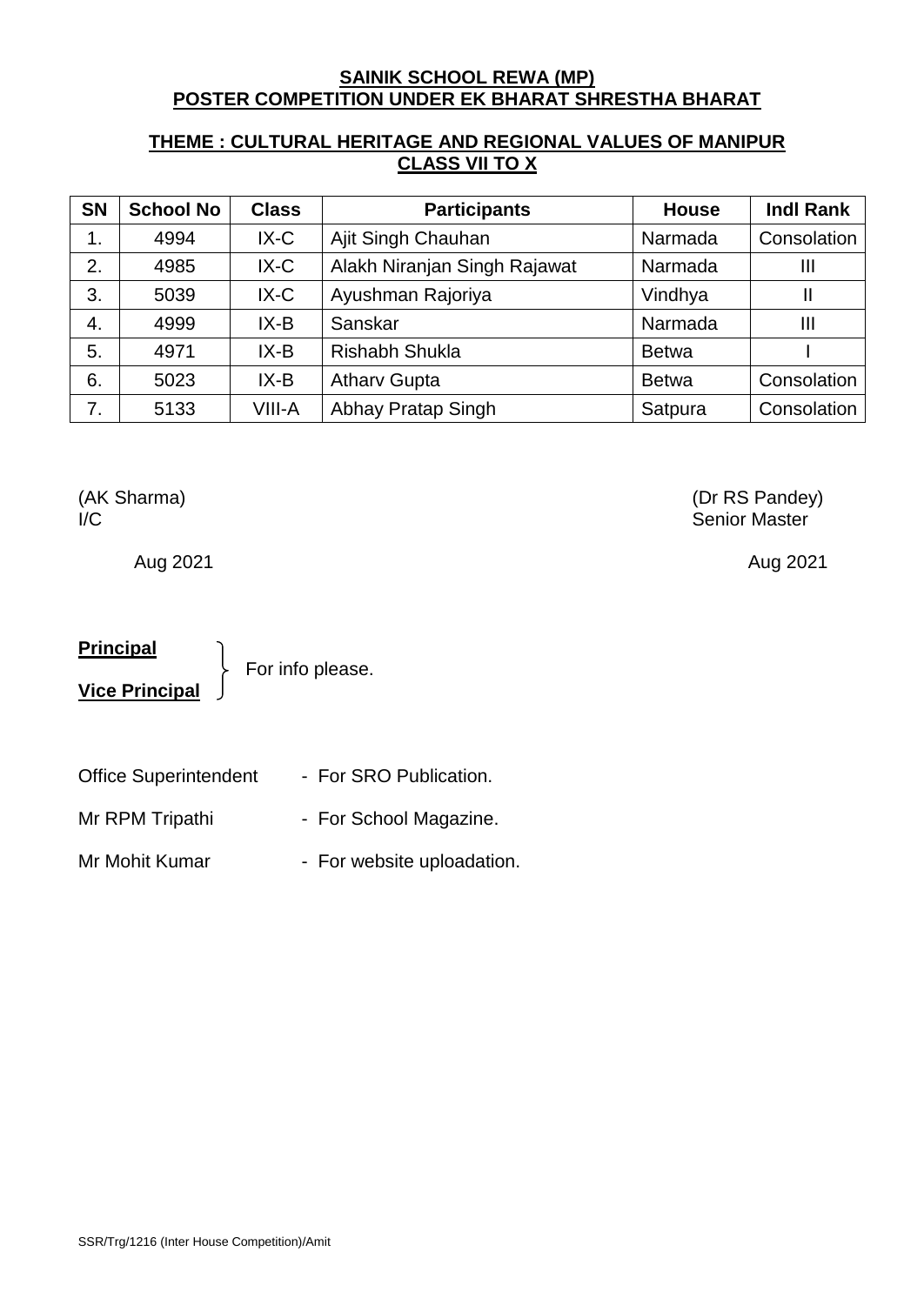## **SAINIK SCHOOL REWA (MP) RESULT – ART PROJECT/MODEL COMPETITION : 2021-22**

| <b>SN</b> | Sch<br>No | <b>Class</b> | <b>Participants</b> | House        | <b>Competition</b> | Judge | Judge<br>2 | Judge<br>3       | <b>Total</b> | Indl<br>Rank |
|-----------|-----------|--------------|---------------------|--------------|--------------------|-------|------------|------------------|--------------|--------------|
| 1.        | 5170      | VIII-A       | Harsh Singh Tomar   | Satpura      | Video & Art        | 6.0   | 8.5        | 7.5              | 22.0         |              |
| 2.        | 5242      | VII-B        | Devraj Indoriya     | Satpura      | Art                | 6.0   | 9.0        | 8.0              | 23.0         |              |
| 3.        | 5160      | VIII-C       | Aryan S Bhadoria    | Satpura      | Video & Art        | 10.0  | 8.5        | 8.0              | 26.5         |              |
| 4.        | 5209      | VII-A        | Abhay Pratap Singh  | <b>Betwa</b> | Video & Art        | 7.5   | 8.5        | 8.5              | 24.0         |              |
| 5.        | 5128      | VIII-A       | Devansh Benda       | Narmada      | Video & Art        | 10.0  | 9.0        | 8.5              | 27.5         | III Jr       |
| 6.        | 5260      | VII-A        | <b>Rahul Dhakar</b> | Chambal      | Drawing            | 5.0   | 5.0        | 5.0              | 15.0         |              |
| 7.        | 5290      | VII-B        | <b>Tarun Pawar</b>  | <b>Betwa</b> | Drawing            | 10.0  | 9.0        | 9.0              | 28.0         | II Jr        |
| 8.        | 5251      | VII-B        | Basuki Nath         | Narmada      | Drawing            | 5.0   | 8.5        | 8.0              | 21.5         |              |
| 9.        | 5232      | VII-A        | Hitesh S Bhadoria   | Satpura      | Drawing            | 9.0   | 8.0        | 8.0              | 25.0         |              |
| 10.       | 5242      | VII-B        | Devraj Indoriya     | Satpura      | Drawing            | 6.0   | 5.0        | 5.0              | 16.0         |              |
| 11.       | 5291      | VII-B        | Shaurya Mishra      | <b>Betwa</b> | Drawing            | 5.0   | 7.5        | $\overline{7.0}$ | 19.5         |              |
| 12.       | 5261      | VII-A        | Mayank S Tomar      | Narmada      | Drawing            | 5.0   | 5.0        | 5.0              | 15.0         |              |
| 13.       | 5270      | VII-B        | Harsh Banjara       | Chambal      | Drawing            | 6.0   | 8.0        | 7.0              | 21.0         |              |
| 14.       | 5161      | VIII-C       | Arpit Yadav         | Vindhya      | Drawing            | 10.0  | 7.0        | 8.5              | 27.5         | III Jr       |
| 15.       | 5092      | VIII-B       | Aman Gurjar         | <b>Betwa</b> | Drawing            | 9.0   | 8.0        | 8.0              | 25.0         |              |
| 16.       | 5272      | VIII-A       | Saurya Tripathi     | Narmada      | Drawing            | 9.0   | 7.0        | 7.0              | 23.0         |              |
| 17.       | 5216      | VII-A        | Prashant Kushwaha   | Narmada      | Drawing            | 7.0   | 6.0        | 6.0              | 19.0         |              |
| 18.       | 5209      | VII-A        | Abhay Pratap Tomar  | <b>Betwa</b> | Drawing            | 7.0   | 7.0        | 7.0              | 21.0         |              |
| 19.       | 5098      | VIII-B       | Deepak Pandey       | Vindhya      | Drawing            | 10.0  | 9.5        | 9.0              | 28.5         | I Jr         |
| 20.       | 5214      | VII-B        | Anurag Singh        | Vindhya      | Drawing            | 8.0   | 10.0       | 9.5              | 27.5         | III Jr       |
| 21.       | 5244      | VII-A        | Akshat Tiwari       | Vindhya      | Drawing            | 8.0   | 7.0        | 7.0              | 22.0         |              |
| 22.       | 5126      | VIII-A       | Avishi Jha          | Chambal      | Drawing            | 7.0   | 9.0        | 8.0              | 24.0         |              |
| 23.       | 5133      | VIII-A       | Abhay Pratap Singh  | Satpura      | Drawing            | 8.0   | 8.5        | 8.0              | 24.5         |              |
| 24.       | 5039      | $IX-C$       | Ayushman Rajoriya   | Vindhya      | Drawing            | 10.0  | 9.0        | 9.0              | 28.0         | I Sr         |
| 25.       | 5137      | $IX-C$       | Abhishek Sharma     | <b>Betwa</b> | Video & Art        | 8.0   | 9.0        | 9.0              | 26.0         | II Sr        |
| 26.       | 5023      | IX-B         | <b>Atharv Gupta</b> | <b>Betwa</b> | Drawing            | 8.0   | 8.0        | 8.0              | 24.0         | III Sr       |

## **INDIVIDUAL POSITION : SENIORS HOUSE POSITION**

| <b>Position</b> | Name                | <b>Points</b> | <b>House</b> | <b>Points</b> | Rank   |
|-----------------|---------------------|---------------|--------------|---------------|--------|
| First           | Ayushman            | 28.0          | <b>Betwa</b> | 08            | Second |
| Second          | Abhishek Sharma     | 26.0          | Chambal      | በ1            | Fifth  |
| Third           | <b>Athary Gupta</b> | 24.0          | Narmada      | 02            | Fourth |
|                 |                     |               |              |               |        |

| <b>House</b> | <b>Points</b>  | Rank         |
|--------------|----------------|--------------|
| <b>Betwa</b> | 08             | Second       |
| Chambal      | 01             | Fifth        |
| Narmada      | 02             | Fourth       |
| Satpura      | 03             | <b>Third</b> |
| Vindhya      | 1 <sub>0</sub> | <b>First</b> |

#### **JUNIORS**

| First        | Deepak Pandey       | 28.5 |
|--------------|---------------------|------|
| Second       | <b>Tarun Pandey</b> | 28.0 |
| <b>Third</b> | Devansh Benda       | 27.5 |
|              | Arpit Yadav         | 27.5 |
|              | Anurag Singh        | 27.5 |
| Consolation  | Aryan S Bhadoria    | 26.5 |

Aug 2021 Aug 2021

## **Principal**

**Vice Principal**

For info please.

Office Superintendent- For SRO Publication.

Mr RPM Tripathi - For School Magazine.

SSR/Trg/1216 (Inter House Competition)/Amit Mr Mohit Kumar - For website uploadation.

(AK Sharma) (Dr RS Pandey) I/C Senior Master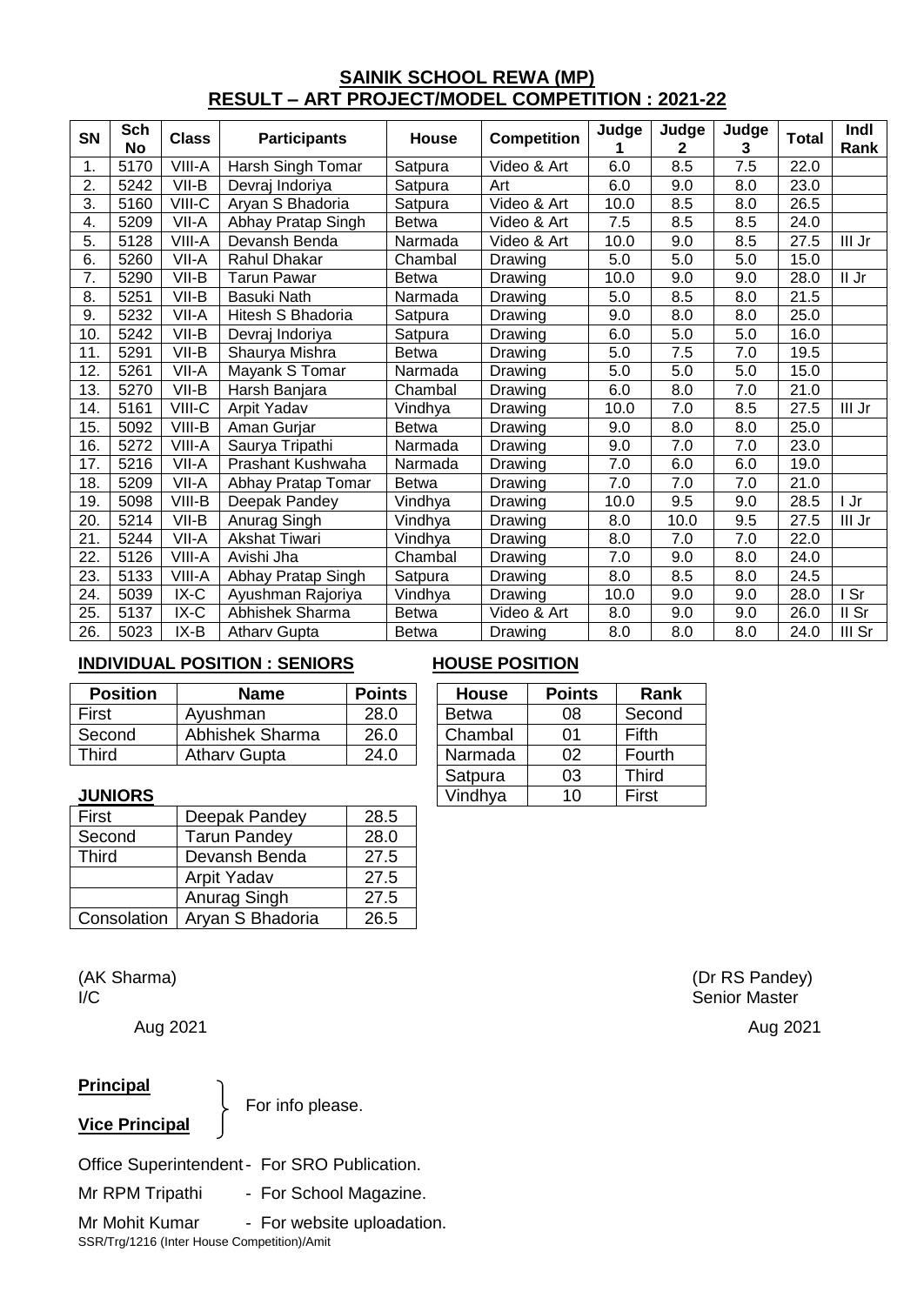## **SAINIK SCHOOL, REWA (MP) INTERNATIONAL YOGA DAY : 21 JUN 2021**

## **RESULT**

| <b>Class</b> | <b>Strength</b> | <b>First Position</b>     | <b>Second Position</b>  | <b>Third Position</b>       |
|--------------|-----------------|---------------------------|-------------------------|-----------------------------|
|              |                 | 48.0                      | 46.0                    | 43.0                        |
|              |                 | Sch. No. 5023/C           | Sch. No. 5034/B         | Sch. No. 5032/N             |
| IX           | 15              | <b>Cdt Athary Gupta</b>   | <b>Cdt Aman Singh</b>   | <b>Cdt Neelaksh Dhakad</b>  |
|              |                 |                           |                         | 43.0                        |
|              |                 |                           |                         | Sch. No. 5024/B             |
|              |                 |                           |                         | <b>Cdt Ram Sharma</b>       |
|              |                 | 48.0                      | 46.0                    | 42.0                        |
|              |                 | Sch. No. 5128/N           | Sch. No. 5160/S         | Sch. No. 5092/B             |
| VIII         | 18              | <b>Cdt Devansh Benda</b>  | <b>Cdt Ariyan Singh</b> | Cdt Aman Gurjar             |
|              |                 |                           |                         | 42.0                        |
|              |                 |                           |                         | Sch. No. 5161/V             |
|              |                 |                           |                         | <b>Cdt Arpit Yadav</b>      |
|              |                 | 48.0                      | 42.0                    | 40.0                        |
| VII          | 17              | Sch. No. 5273/V           | Sch. No. 5232/S         | Sch. No. 5211/N             |
|              |                 | <b>Cdt Sanvi Rajneesh</b> | <b>Cdt Hitesh Singh</b> | <b>Cdt Swastik Tripathi</b> |
| <b>Total</b> | 50              |                           |                         |                             |

PTI Senior Master

(Hav Sombir) (Kameshwar) (AK Sharma) (Dr RS Pandey)

## **Principal**

- For info please.

## **Vice Principal**

- Office Superintendent For SRO Publication.
- Mr RPM Tripathi For School Magazine.
- Mr Mohit Kumar For Website Uploadation.